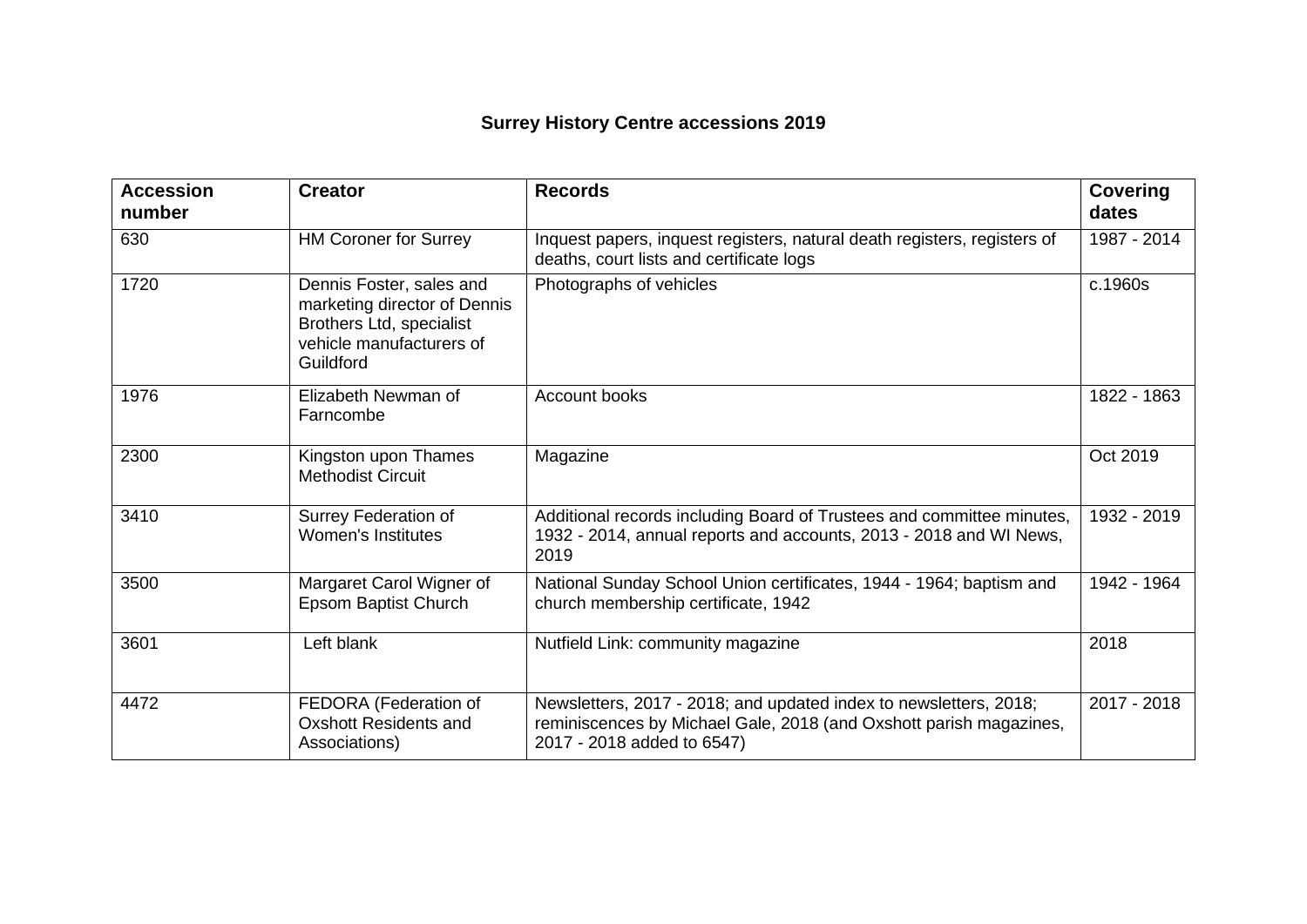| <b>Accession</b><br>number | <b>Creator</b>                                   | <b>Records</b>                                                                                                 | <b>Covering</b><br>dates |
|----------------------------|--------------------------------------------------|----------------------------------------------------------------------------------------------------------------|--------------------------|
| 4559                       | Left blank                                       | General and County Council elections: campaign leaflets                                                        | 2010 - 2017              |
| 4586                       | Elmbridge Borough Council                        | Electoral registers including updated register to reflect polling district<br>boundary changes                 | 2019                     |
| 4587                       | Epsom and Ewell Borough<br>Council               | Electoral register                                                                                             | 2019                     |
| 4588                       | <b>Guildford Borough Council</b>                 | Electoral registers                                                                                            | 2017 - 2019              |
| 4592                       | Spelthorne Borough Council                       | Electoral register                                                                                             | 2018                     |
| 6550                       | Left blank                                       | 'Box Hill News' magazine, Feb-Dec 2018 issues                                                                  | 2018                     |
| 6551                       | <b>Guildford Diocese</b>                         | Guildford Diocesan Gazette, 1932, 'The Wey' newspaper, 2016 - 2017<br>and Surrey Faith Links newsletters, 2019 | 1932 - 2019              |
| 6674/57                    | The Arts Society Woking,<br>formerly Woking DFAS | NADFAS record of church furnishings relating to All Saints' church,<br>Woodham                                 | 2019                     |
| 6674/58                    | The Arts Society Guildford                       | NADFAS record of church furnishings relating to St Mary the Virgin<br>church, Shackleford                      | 2018                     |
| 6674/59                    | The Arts Society Haslemere                       | Arts Society record of church furnishings relating to St Bartholomew's<br>church, Haslemere                    | 2019                     |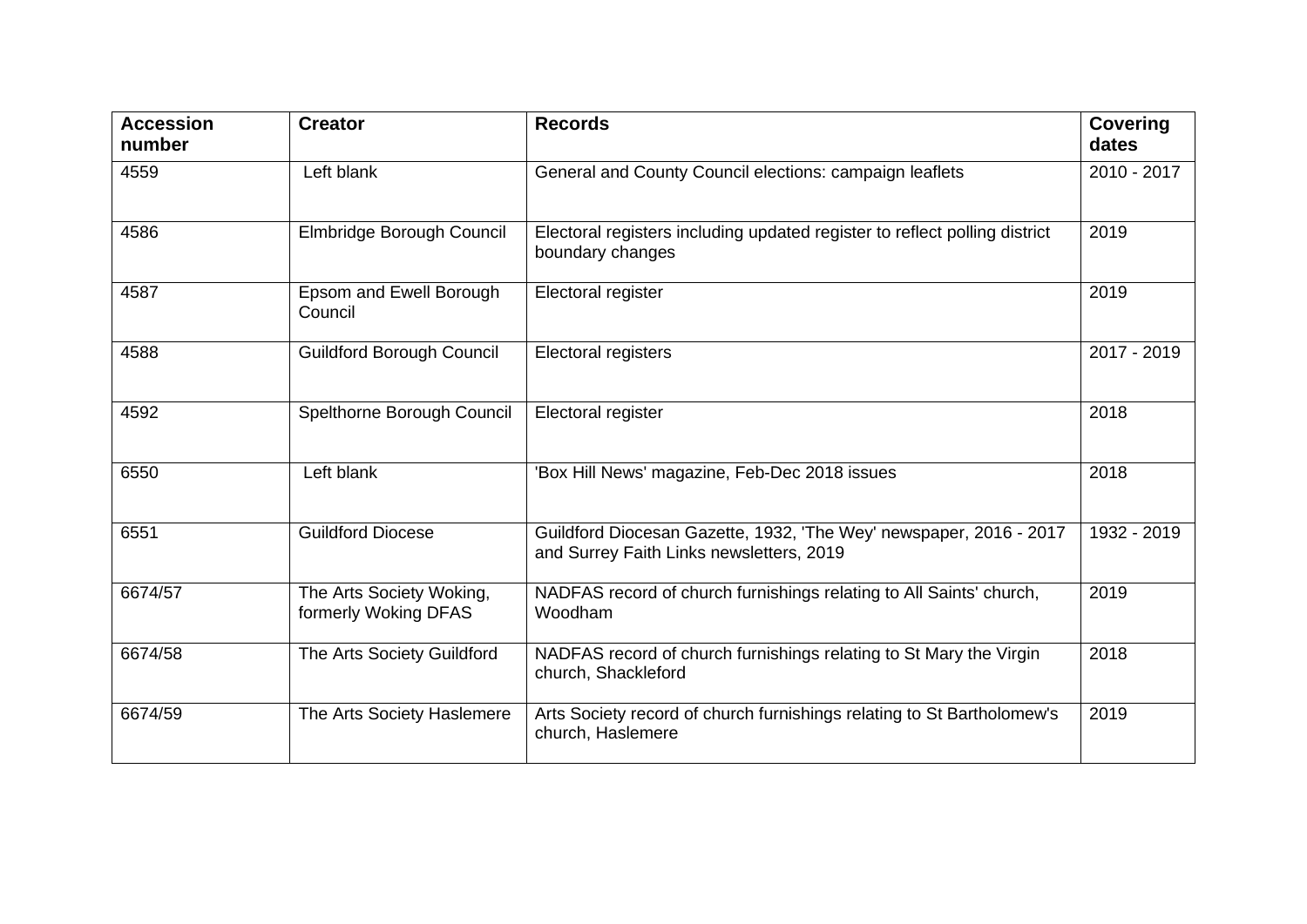| <b>Accession</b><br>number | <b>Creator</b>                                                                               | <b>Records</b>                                                                                                                                                                                                                  | <b>Covering</b><br>dates |
|----------------------------|----------------------------------------------------------------------------------------------|---------------------------------------------------------------------------------------------------------------------------------------------------------------------------------------------------------------------------------|--------------------------|
| 6674/60                    | The Arts Society Horsham                                                                     | Arts Society record of church furnishings relating to St Peter's,<br>Newdigate                                                                                                                                                  | 2019                     |
| 6758                       | <b>Guildford Royal Grammar</b><br>School                                                     | The Guildfordian magazines, 1976 - 1977                                                                                                                                                                                         | 1976 - 1977              |
| 6819                       | St Andrew's church, South<br>Wimbledon                                                       | Additional parish records, including terrier and inventory, 1934; copy<br>Parochial Church Council and Annual Parochial Church Meeting<br>minutes and papers, 1965 - 2004; orders of service for Children's<br>Services, c.2001 | 1934 - 2004              |
| 6859                       | St Catherine's School,<br>Bramley, and Sir William<br>Perkins School, Chertsey               | St Catherine's School magazines, Charter of Incorporation, centenary<br>programmes and orders of service and other publications, 1898 - 2019;<br>Sir William Perkins School magazines and prospectuses, 1985 - 1995             | 1898 - 2019              |
| 6994                       | Burwood Park School (for<br>the deaf), Walton on<br>Thames                                   | Additional records, comprising school financial accounts and bills,<br>1956/57 - 1984/85                                                                                                                                        | 1956 - 1985              |
| 7059                       | SR Jeffery and Son Ltd,<br>gunmakers of Guildford                                            | Additional records - file of correspondence and papers relating to gun<br>cartridges                                                                                                                                            | 1955 - 1968              |
| 7139                       | The Hall School [Weybridge<br>and Bratton Seymour,<br>Somerset] Old Scholars'<br>Association | Additional records, including magazines, 2013 and 2016, annual<br>reports, 1955 - 1979 (various years), and 'Argos', magazine of The Hall<br>School, Wincanton, 1973 - 1974                                                     | 1955 - 2016              |
| 7143                       | GQ Parachute Co Ltd,<br>Woking                                                               | Additional records including publicity material, press cuttings and<br>photographs                                                                                                                                              | 1949 - 1982              |
| 7308                       | Political parties, independent<br>candidates and residents'<br>groups in Surrey              | Electoral literature and publicity material                                                                                                                                                                                     | 1976 - 2019              |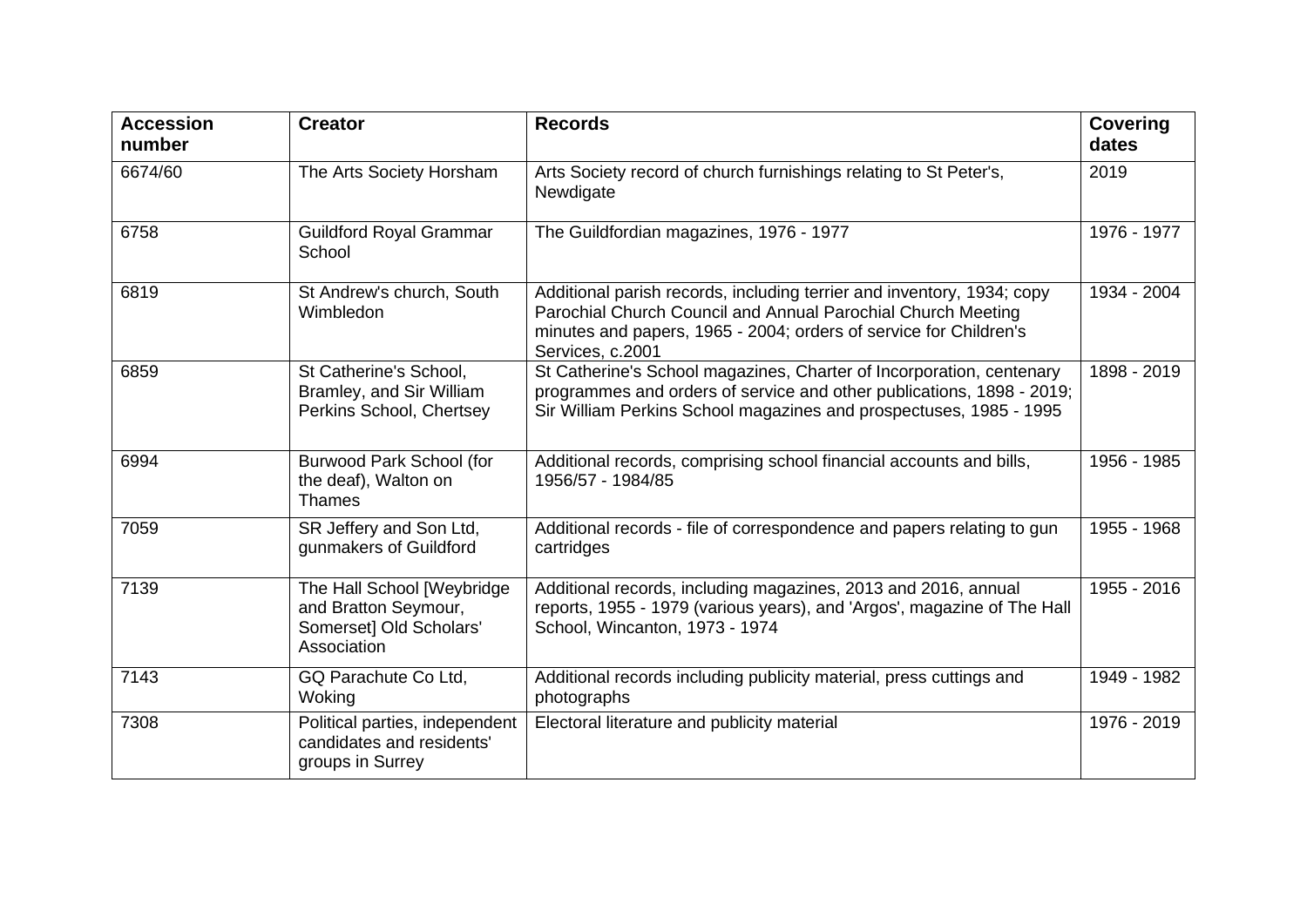| <b>Accession</b><br>number | <b>Creator</b>                                                          | <b>Records</b>                                                                                                                                                                                                                                              | <b>Covering</b><br>dates |
|----------------------------|-------------------------------------------------------------------------|-------------------------------------------------------------------------------------------------------------------------------------------------------------------------------------------------------------------------------------------------------------|--------------------------|
| 7309                       | Left blank                                                              | Benefit Book relating to Alec Bedser, Surrey CCC cricketer, 1953;<br>Epsom Baths programmes for boxing matches, 1951 and 1952                                                                                                                               | 1951 - 1953              |
| 7452                       | St James' church, Shere                                                 | Parochial Church Council meeting minutes, electoral rolls and order of<br>service                                                                                                                                                                           | 2009 - 2017              |
| 7459                       | Stevens, Dodd, Collyer,<br>Searle, Lamb and Birch<br>families of Surrey | Additional pages comprising an update to family research volumes<br>7459/12/1-2, with additional information on the gardening service of Bill<br>Birch at Woodways, Abbotswood, Guildford, and St Martha's Priory,<br>Chilworth, 1930s                      | 2018 - 2019              |
| 7474                       | Papercourt Sailing Club,<br><b>Ripley</b>                               | Additional records, including annual reports and accounts, 1980 -<br>2012; memorandum and articles of association, 1984; committee and<br>AGM minutes, 2008 - 2018; newsletters, 2018 - 2019; list of officers,<br>2019; membership list, 2008; lease, 1979 | 1979 - 2019              |
| 7481                       | Broadwood, Bray and<br>related families                                 | Additional correspondence, papers and photographs                                                                                                                                                                                                           | 20th century             |
| 7609                       | Mayford Afternoon Women's<br>Institute                                  | Additional records - choir and drama certificates awarded to the branch                                                                                                                                                                                     | 1950 - 1960              |
| 7650                       | Surrey Federation of<br><b>Women's Institutes</b>                       | Branch records, including annual reports, committee minutes, meeting<br>records, scrapbooks and programme cards for branches at Holmbury<br>St Mary, Merstham, Sutton Green, Walton on the Hill, West End<br>(Esher), West End (Woking) and Worplesdon      | 1925 - 2016              |
| 7739                       | Frank Leslie Johnson,<br>architect of Guildford                         | Certificate of election as Fellow of RIBA, 1947; Guildford and Farnham<br>theatre and concert programmes, 1946 - 1951; 'Curtain Calls' brochure<br>of Guildford Repertory Company, 1939                                                                     | 1939 - 1951              |
| 7981                       | Kingswood Warren Women's<br>Institute                                   | Additional records including committee minutes, 2003 - 2015, record of<br>meetings, 2003 - 2015, annual reports, 2006 - 2015                                                                                                                                | 2003 - 2015              |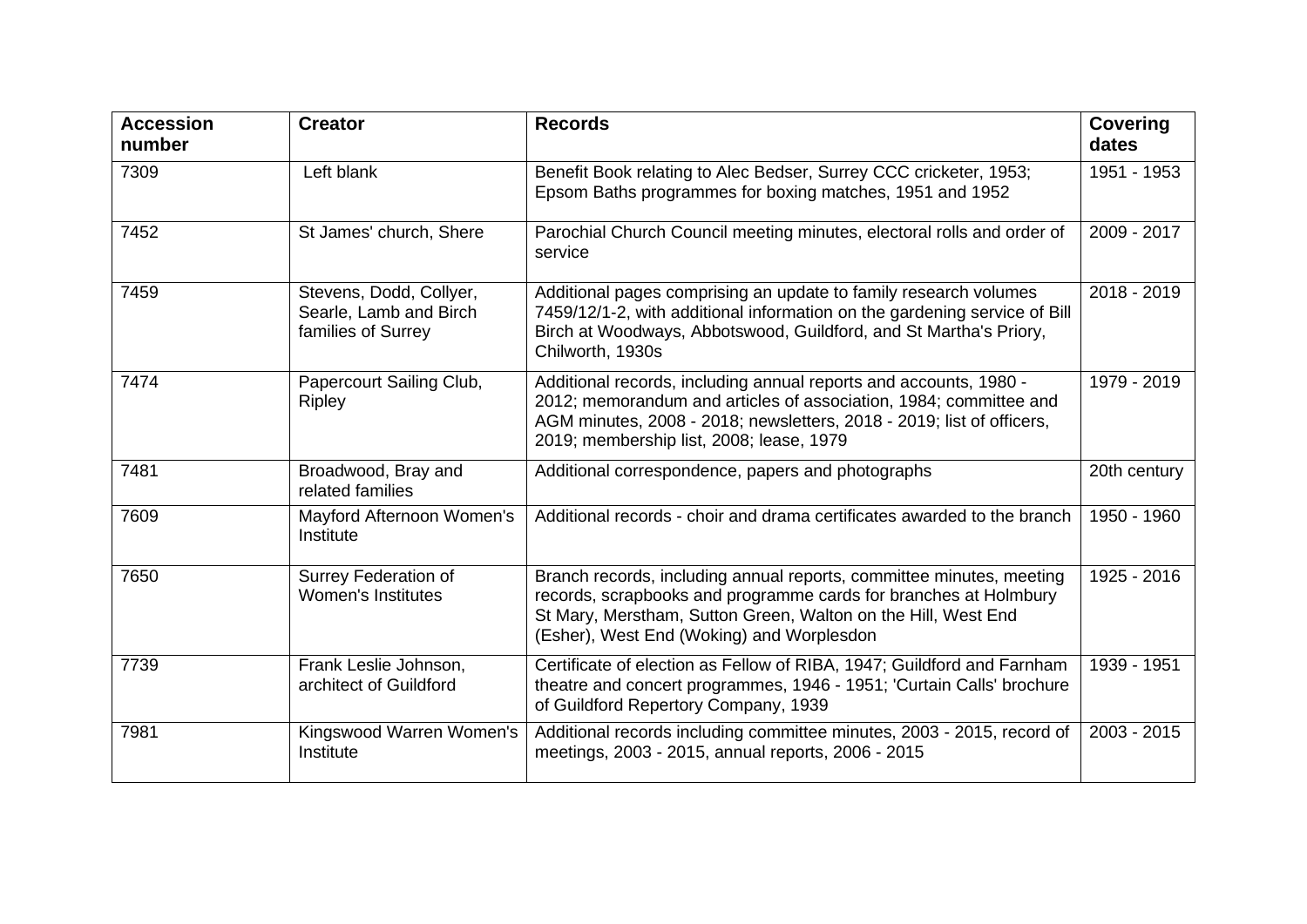| <b>Accession</b><br>number | <b>Creator</b>                                                          | <b>Records</b>                                                                                                                                                                                                                                                                                                                                                                                                                                                                                                                                                                                     | <b>Covering</b><br>dates |
|----------------------------|-------------------------------------------------------------------------|----------------------------------------------------------------------------------------------------------------------------------------------------------------------------------------------------------------------------------------------------------------------------------------------------------------------------------------------------------------------------------------------------------------------------------------------------------------------------------------------------------------------------------------------------------------------------------------------------|--------------------------|
| 8003                       | St Peter's Hospital, Chertsey                                           | Additional records, including transcripts of reminiscences of the war<br>hospital                                                                                                                                                                                                                                                                                                                                                                                                                                                                                                                  | 20th century             |
| 8005                       | St John the Evangelist<br>church, Milford                               | Additional parish records, including banns register, 1974 - 1987 and<br>service register 1971 - 1982 ; faculties, 1980 - 2003; Parochial Church<br>Council and Annual Parochial Church Meeting minutes, 1963 - 2016;<br>vestry and Annual Parochial Church Meeting minutes, 1964 - 1974;<br>Stewardship steering committee minutes, 1963 - 1974; account books,<br>1962 - 1968, and statement of accounts, 2005; quinquennial inspection<br>reports, 1974, 1985, 1997; papers re kneelers, parish boundary, parish<br>review, archdeacon's visitation and plans of Chandler School, 1972 -<br>1993 | 1962 - 2016              |
| 8102                       | <b>Farnham Grammar School</b>                                           | 'The Farnhamian' magazine                                                                                                                                                                                                                                                                                                                                                                                                                                                                                                                                                                          | 2019                     |
| 8147                       | David Clarke of Chilworth,<br>theatrical director and<br>pageant master | Additional records including relating to the Pageant of England (1968),<br>Guildford Festival Pageant (1985) and Cloister Productions, including<br>various stagings of 'Murder in the Cathedral' (1959 - 2000). Including<br>videos (A Pageant of Monarchy, Farnham Pageant et al) and audio<br>tape interview concerning Silver Jubilee Pageant (1977)                                                                                                                                                                                                                                           | c.1957 -<br>c.2000       |
| 8313                       | St Mary's church, Guildford                                             | Additional marriage registers                                                                                                                                                                                                                                                                                                                                                                                                                                                                                                                                                                      | 2006 - 2014              |
| 8390                       | John Broadwood and Sons<br>Ltd, piano makers                            | Additional research correspondence                                                                                                                                                                                                                                                                                                                                                                                                                                                                                                                                                                 | 2012 - 2017              |
| 8430                       | <b>Box Hill Evening Women's</b><br>Institute                            | Scrapbooks                                                                                                                                                                                                                                                                                                                                                                                                                                                                                                                                                                                         | 2009 - 2019              |
| 8463                       | George Joseph Bruzaud<br>(1878 - 1969) of Byfleet                       | Album of photographs, including of the Horsell Foot Beagles                                                                                                                                                                                                                                                                                                                                                                                                                                                                                                                                        | 1901 - 1930              |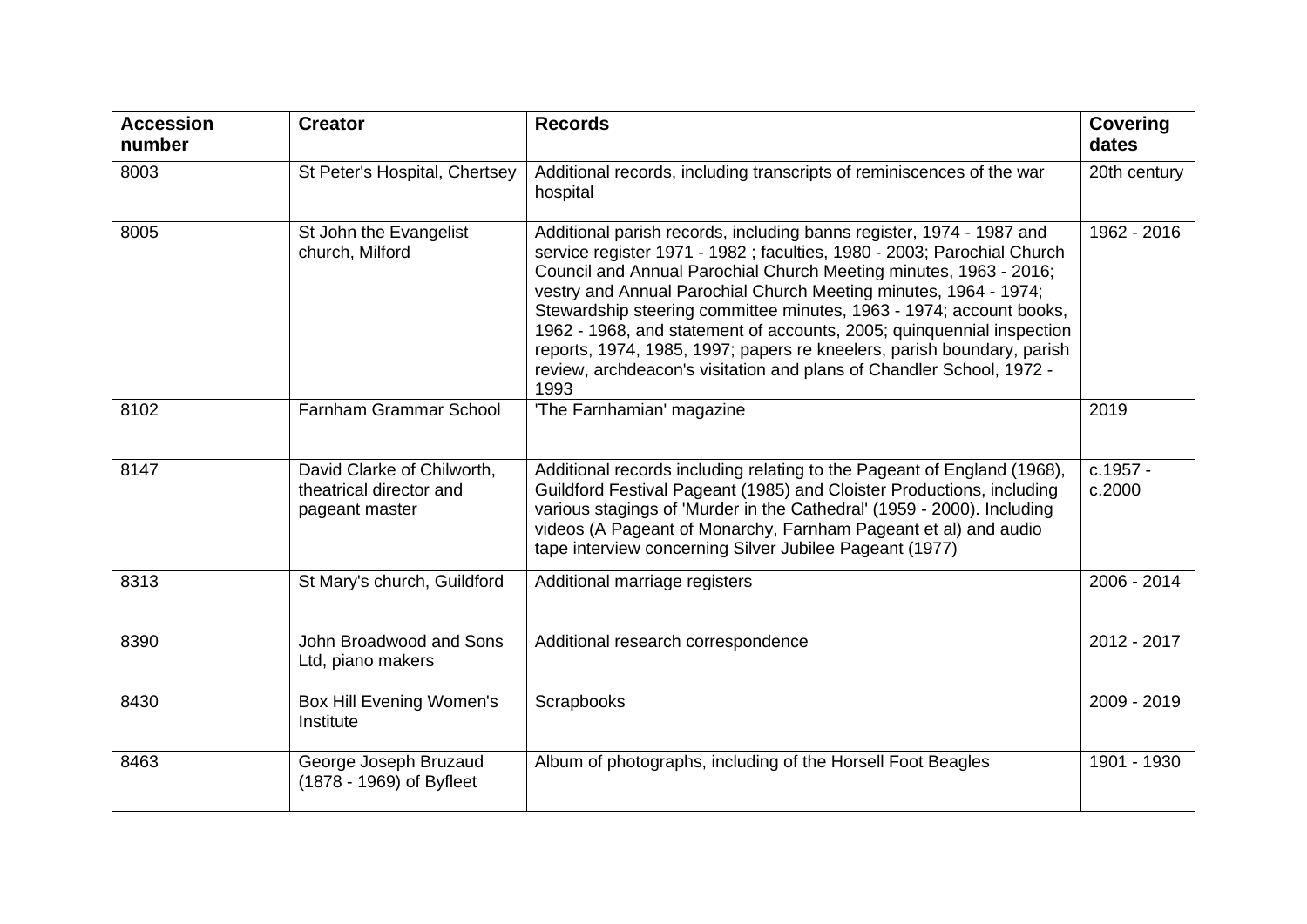| <b>Accession</b><br>number | <b>Creator</b>                                   | <b>Records</b>                                                                                                                                                                                                                                                                           | <b>Covering</b><br>dates |
|----------------------------|--------------------------------------------------|------------------------------------------------------------------------------------------------------------------------------------------------------------------------------------------------------------------------------------------------------------------------------------------|--------------------------|
| 8498                       | Cobham Conservation and<br><b>Heritage Trust</b> | <b>Newsletters</b>                                                                                                                                                                                                                                                                       | 2019                     |
| 8544                       | St Anne's church, Bagshot                        | Additional parish records comprising parish magazines                                                                                                                                                                                                                                    | 1974 - 2010              |
| 8548                       | <b>Pixham Residents</b><br>Association           | The Pixham Post, newsletters, Sep/Oct and Nov/Dec issues                                                                                                                                                                                                                                 | 2018                     |
| 8604                       | St Nicolas, Great Bookham                        | Additional parish records, including correspondence and papers<br>relating to sale of Scout Hut land, Lower Road, Great Bookham, 2003 -<br>2009; and correspondence, papers and photographs relating to<br>productions of Bookham Church Scenes, 1937 - 1998                             | 1937 - 2009              |
| 8669                       | <b>West Surrey Natural History</b><br>Society    | Programme of events, Sep 2018-Apr 2019                                                                                                                                                                                                                                                   | 2018 - 2019              |
| 8681                       | <b>Redhill Technical College</b>                 | Prospectuses                                                                                                                                                                                                                                                                             | 1955 - 1957              |
| 8724                       | <b>Surrey Minority Ethnic</b><br>Forum           | Newsletters, Jan, Feb and Dec 2018; Apr and May 2019                                                                                                                                                                                                                                     | 2018 - 2019              |
| 8923                       | The Centurions [Walking<br>Club]                 | Additional records, including AGM and committee meeting minutes,<br>newsletters, race programmes and results, and papers relating to<br>individual Centurions, as detailed in spreadsheet provided by the<br>depositor                                                                   | 1936 - 2018              |
| 8933                       | St Luke's church, Grayshott                      | Additional records, including Parochial Church Council minutes and<br>papers, 2012 - 2016; Standing Committee minutes, 2007 - 2008;<br>finance working group papers, 2010 - 2014; church property register,<br>2009 - 2013; parish magazines, 2017 - 2018; and order of service,<br>2018 | 2007 - 2018              |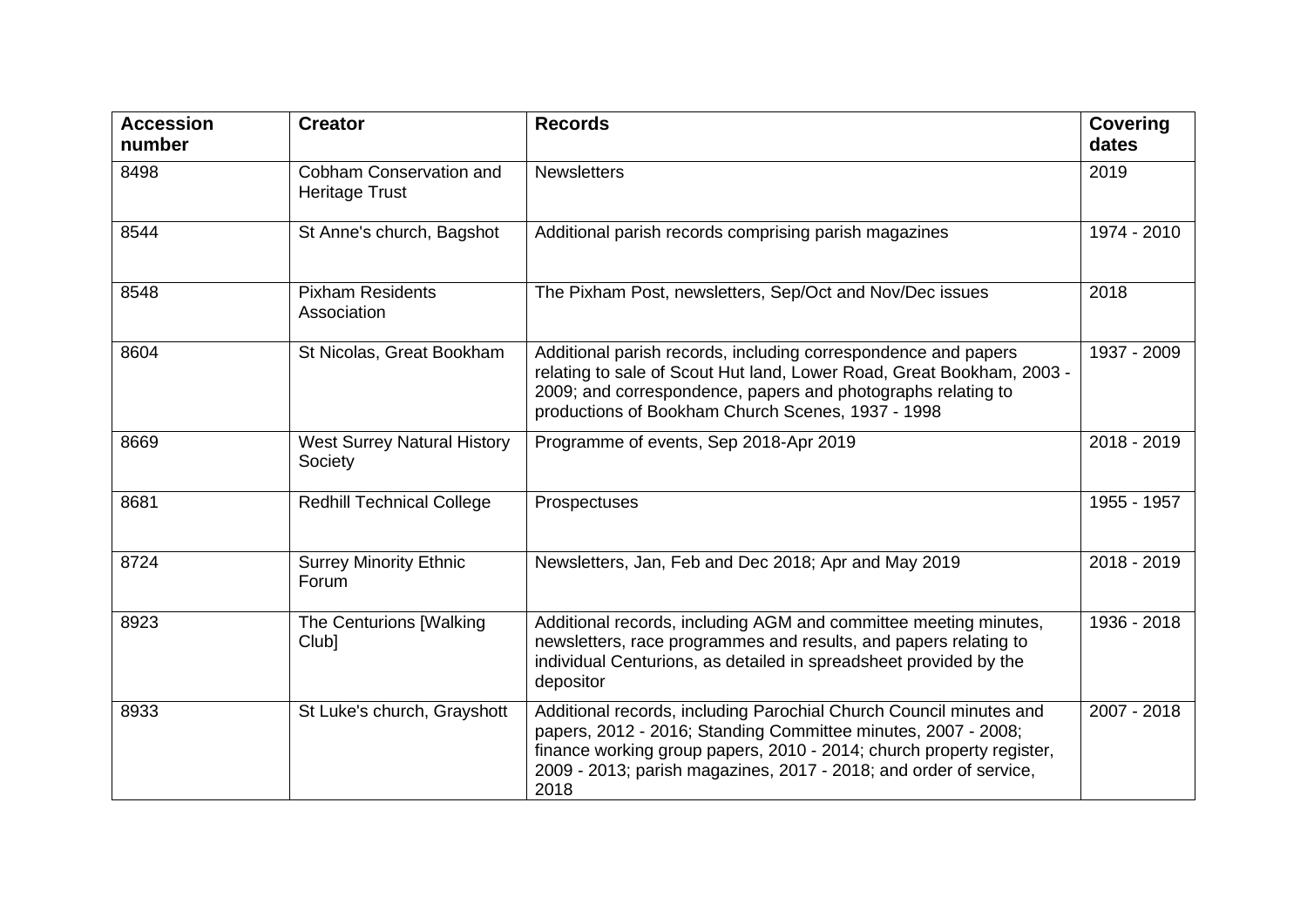| <b>Accession</b><br>number | <b>Creator</b>                                                           | <b>Records</b>                                                                                                                                                                                                                                                                                                          | Covering<br>dates                                    |
|----------------------------|--------------------------------------------------------------------------|-------------------------------------------------------------------------------------------------------------------------------------------------------------------------------------------------------------------------------------------------------------------------------------------------------------------------|------------------------------------------------------|
| 8992                       | Mayford Evening Women's<br>Institute                                     | Additional records, comprising record of annual meeting, 2016; annual<br>report, 2018; minutes of committee meetings, 2013 - 2015 (incomplete)                                                                                                                                                                          | 2013 - 2018                                          |
| 9014                       | West End History Project                                                 | Additional items, including copies of Parish Council minutes, 1968 -<br>2018; West End Village Society Journals, 2018; Chobham and District<br>Angling Club Minutes, 2017 - 2018; Bisley and West End Parish News,<br>2016 - 2018; copy photographs, and programmes and publications for<br>local events, c.1960 - 2017 | 1960 - 2018                                          |
| 9017                       | Robert Bartlett, retired Chief<br>Superintendent, Surrey<br>Constabulary | Additional collected papers and photographs of Surrey Constabulary                                                                                                                                                                                                                                                      | 1968 - 2019                                          |
| 9035                       | St Mark's, Tattenham<br>Corner, Epsom                                    | Baptism register, 1994 - 2003, and service register, 2002 - 2016                                                                                                                                                                                                                                                        | 1994 - 2016                                          |
| 9036                       | <b>Surrey Coalition of Disabled</b><br>People                            | Coalition News, issues 65-66 (Jun/Jul and Aug/Sep issues)                                                                                                                                                                                                                                                               | 2019                                                 |
| 9039                       | All Saints' church, Kingston<br>upon Thames                              | Handwritten and illustrated history display items relating to history of<br>church and crowning of seven Saxon kings on site of current church                                                                                                                                                                          | nd [late 20th<br>century -<br>early 21st<br>century] |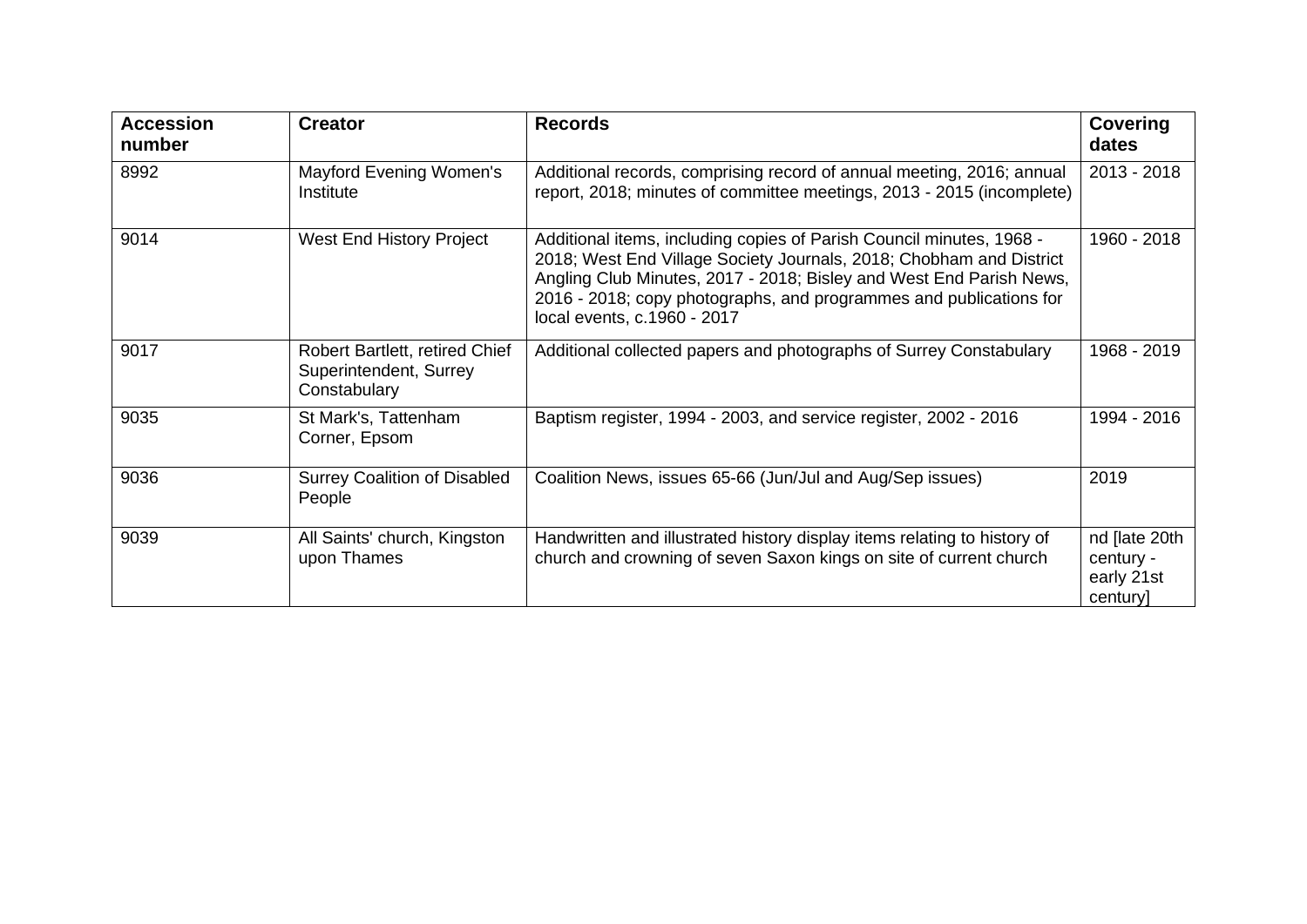| <b>Accession</b><br>number | <b>Creator</b>                                       | <b>Records</b>                                                                                                                                                                                                                                                                                                                                                                                                                                                                                                                                                                                                                                                                                             | <b>Covering</b><br>dates |
|----------------------------|------------------------------------------------------|------------------------------------------------------------------------------------------------------------------------------------------------------------------------------------------------------------------------------------------------------------------------------------------------------------------------------------------------------------------------------------------------------------------------------------------------------------------------------------------------------------------------------------------------------------------------------------------------------------------------------------------------------------------------------------------------------------|--------------------------|
| 9061                       | Tregaskes family of East<br>Horsley                  | Additional papers relating to Barnsthorns, Old Lane, Ockham, 1920 -<br>2001; papers relating to St Christopher's, Hinchley Wood including<br>order of service for laying and dedication of foundation stone, 12 Jan<br>1952; copy Parochial Church Council papers, 1965 - 1966, papers<br>relating to confirmation candidates, Christian Stewardship and outward<br>giving, 1955 - 1966, parish magazines, 1960 - 1966, and photograph of<br>Remembrance Sunday, 1956; invitation to enthronement of the Rt Rev<br>George Edmund Reindorp as Bishop of Guildford, 12 Apr 1961, and<br>order of service for Deanery of Emly service of thanksgiving for<br>consecration of Guildford Cathedral, 29 May 1961 | 1920 - 2001              |
| 9068                       | <b>Guildford and District RSPB</b><br>Members' Group | <b>Newsletters</b>                                                                                                                                                                                                                                                                                                                                                                                                                                                                                                                                                                                                                                                                                         | 2018 - 2019              |
| 9074                       | <b>Surrey Festival Choir</b>                         | Programme, 2017; winding-up notice, 2019; full list of performances,<br>1961 - 2017                                                                                                                                                                                                                                                                                                                                                                                                                                                                                                                                                                                                                        | 2017 - 2019              |
| 9198                       | St Martin's church, Dorking                          | Additional parish records including confirmation register, 1959 - 2012;<br>service register, 2010 - 2018; and parish magazines, 2017 - 2018                                                                                                                                                                                                                                                                                                                                                                                                                                                                                                                                                                | 1959 - 2018              |
| 9208                       | St Mary's church, Pixham<br>(formerly Pixham Church) | Service register                                                                                                                                                                                                                                                                                                                                                                                                                                                                                                                                                                                                                                                                                           | 1966 - 1998              |
| 9240                       | <b>Outline (Surrey LGBT</b><br>Helpline)             | Additional records, including minutes, 2016 - 2018, training and<br>publicity material, and review of financial year, 2018 - 2019                                                                                                                                                                                                                                                                                                                                                                                                                                                                                                                                                                          | $c.2010 -$<br>2019       |
| 9317                       | Kingston Liberal Synagogue                           | Magazine 'Kingston News Quarterly', Spring/Summer issue 39 (Aviv<br>5779), article by Bronia Zelenka Snow, member of the Synagogue<br>entitled 'I was there  the Nazi invasion of Prague' published in Saga<br>Magazine, and article about Rabbi René Pfertzel in 'About Thames<br>Ditton' magazine                                                                                                                                                                                                                                                                                                                                                                                                        | 2019                     |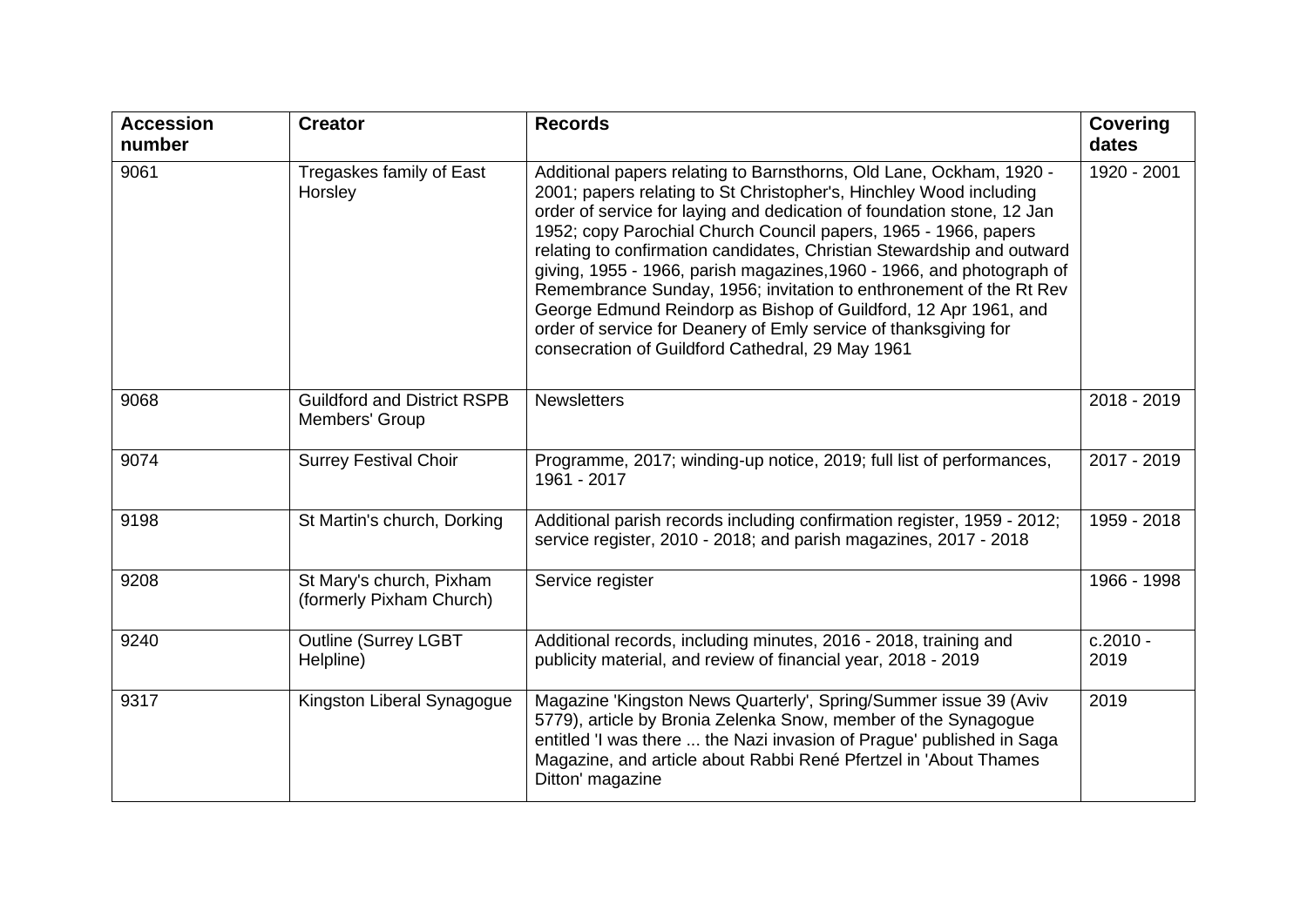| <b>Accession</b><br>number | <b>Creator</b>                                                    | <b>Records</b>                                                                                                                                                                                                                                                                                                                                                                                                                                                                                                                                                                                                                                                                    | <b>Covering</b><br>dates |
|----------------------------|-------------------------------------------------------------------|-----------------------------------------------------------------------------------------------------------------------------------------------------------------------------------------------------------------------------------------------------------------------------------------------------------------------------------------------------------------------------------------------------------------------------------------------------------------------------------------------------------------------------------------------------------------------------------------------------------------------------------------------------------------------------------|--------------------------|
| 9358                       | College of St Barnabas,<br>Lingfield (home for retired<br>clergy) | Summary history booklet                                                                                                                                                                                                                                                                                                                                                                                                                                                                                                                                                                                                                                                           | 2019                     |
| 9437                       | Christ the King church,<br>Salfords                               | Additional records, including church log books, 2005 - 2015; faculties,<br>2012 - 2017; parish magazines, 2015 - 2018; and papers and<br>publications, 1975 - 2018                                                                                                                                                                                                                                                                                                                                                                                                                                                                                                                | 1975 - 2018              |
| 9440                       | <b>Tatsfield Primary School</b>                                   | Papers relating to relocation and new building, including minutes of<br>meetings, correspondence and photographs of construction                                                                                                                                                                                                                                                                                                                                                                                                                                                                                                                                                  | $(1871) -$<br>2010       |
| 9478                       | <b>Oxted United Reformed</b><br>Church                            | Additional records, including photograph album, order of service and<br>newspaper cuttings relating to building and opening of new church,<br>1934 - 1935; plan of church hall, 1938; photographs used to illustrate<br>church history 'Hope Founded', c.1934 - c.2000                                                                                                                                                                                                                                                                                                                                                                                                            | 1934 -<br>c.2000         |
| 9584                       | The Royal Star and Garter<br>Homes, Richmond Hill                 | Additional records, including annual reviews, 2014 - 2017; newsletters,<br>2014 - 2018, and other publications; card name index for residents'<br>leave, [1943 - 1988]; 'In Memoriam' book of names of residents buried<br>at Richmond Cemetery, 1977 - 2014; list of plots at East Sheen<br>Cemetery, Richmond, 2006; records relating to former residents; sale<br>particulars for restored apartments at The Star and Garter, Richmond<br>Hill, 2016, and related publicity material, 2017; correspondence and<br>papers re: gifts, 1982 - 2017; orders of service, 2016; papers re:<br>plaques at Enbrook House, Sandgate, Kent, 2016; and publicity<br>material, 2014 - 2018 | 1915 - 2018              |
| 9606                       | St John the Baptist church,<br>Capel                              | Parish magazines, 2016 - 2017                                                                                                                                                                                                                                                                                                                                                                                                                                                                                                                                                                                                                                                     | 2016 - 2017              |
| 9623                       | <b>Walton Casuals Football</b><br>Club                            | Additional notes and records, 1980s - 2000s; John Mott of Hersham:<br>items relating to family and local history, including photographs and<br>publications of the Hackbridge and Hewittic Company, Hersham,<br>1930s                                                                                                                                                                                                                                                                                                                                                                                                                                                             | 1930s -<br>2000s         |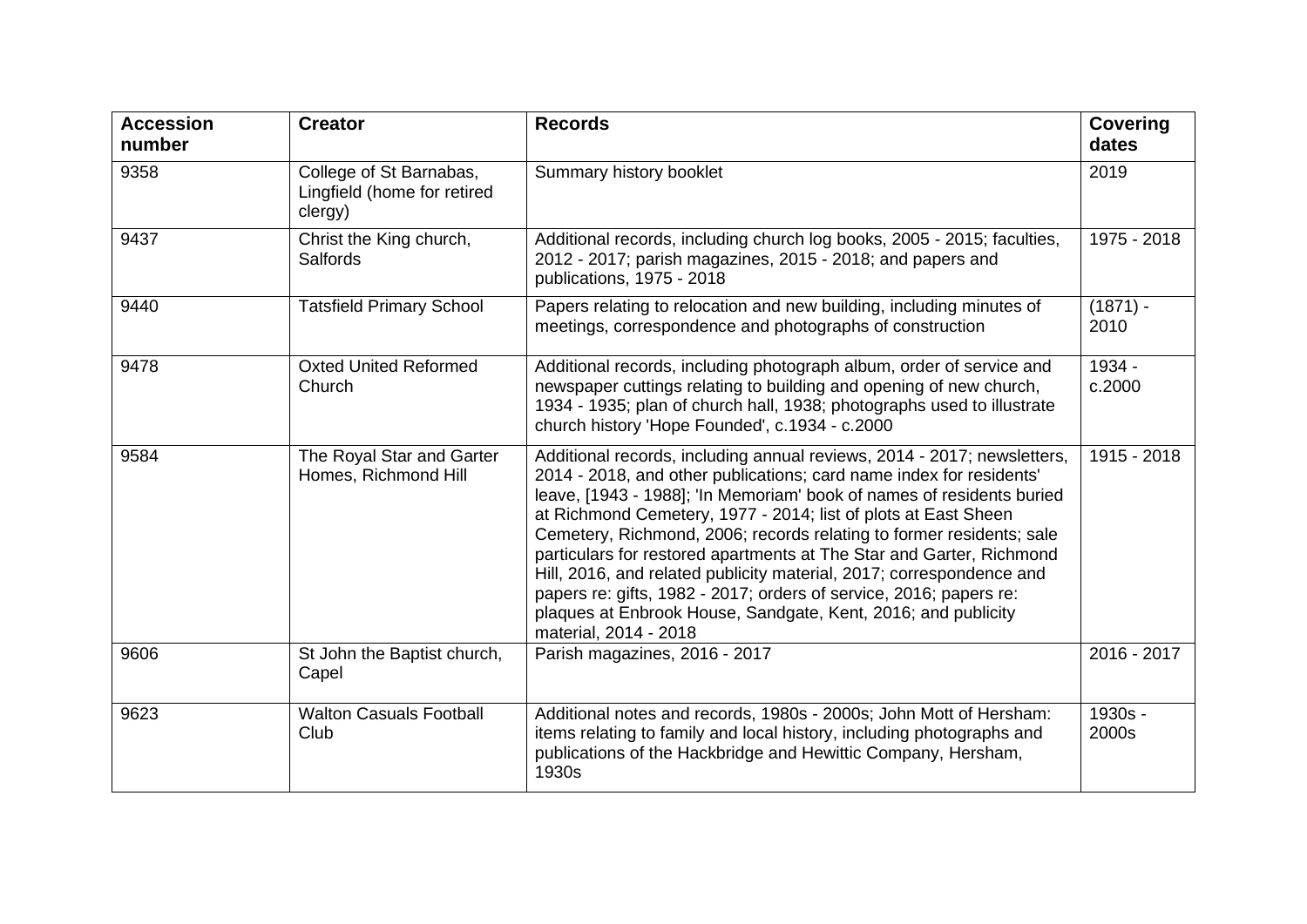| <b>Accession</b><br>number | <b>Creator</b>                                                                | <b>Records</b>                                                                                                                                                                                                                                                                                                                                                                                                                                                                                                              | <b>Covering</b><br>dates |
|----------------------------|-------------------------------------------------------------------------------|-----------------------------------------------------------------------------------------------------------------------------------------------------------------------------------------------------------------------------------------------------------------------------------------------------------------------------------------------------------------------------------------------------------------------------------------------------------------------------------------------------------------------------|--------------------------|
| 9627                       | <b>Senior Golfers' Society</b>                                                | Additional records including Captain's diaries, 1992 and 2018;<br>correspondence and papers relating to 2009 Triangular and tours to<br>and from Bermuda, 2005 and 2008; photographs of 1999, 2001 and<br>2017 Triangulars; Zambian tour report, 1984, and photographs of<br>Florida tour, 2003; photographs of Autumn meeting at Muirfield, 1982;<br>photographs of match vs French Seniors, Morfontaine, 2000; Prestwick<br>150th Anniversary finale programme, 2001; and The Royal Sydney<br>Golf Club dinner menu, 1992 | 1992 - 2018              |
| 9644                       | Claire Chesneau of<br>Camberley                                               | Collected papers, relating to Camberley and Frimley, including deeds,<br>sale particulars and official programmes                                                                                                                                                                                                                                                                                                                                                                                                           | 1843 - 1952              |
| 9661                       | <b>Guildford City Football Club</b>                                           | Additional home and away matchday programmes                                                                                                                                                                                                                                                                                                                                                                                                                                                                                | 1952 - 2018              |
| 9668                       | Ockenden International,<br>formerly The Ockenden<br>Venture (refugee charity) | 'The Times' newspaper article by Richard Morrison about the<br>Ockenden Venture and fundraising event for refugees in 1958                                                                                                                                                                                                                                                                                                                                                                                                  | 1 Nov 2019               |
| 9685                       | All Saints' church, West<br>Ewell                                             | Additional records, including Parochial Church Council and Annual<br>Parochial Church Meeting minutes, 2001 - 2012, and quinquennial<br>report, 2007                                                                                                                                                                                                                                                                                                                                                                        | 2001 - 2012              |
| 9713                       | Strode's School, Egham                                                        | <b>Home Security Circulars</b>                                                                                                                                                                                                                                                                                                                                                                                                                                                                                              | 1942                     |
| 9802                       | Woking CND (Campaign for<br><b>Nuclear Disarmament)</b>                       | Additional records, including newsletters and campaign leaflets                                                                                                                                                                                                                                                                                                                                                                                                                                                             | 1980s -<br>2010s         |
| 9808                       | All Saints' church,<br>Warlingham                                             | File of papers relating to consecration of land for an extension to the<br>churchyard                                                                                                                                                                                                                                                                                                                                                                                                                                       | 2018                     |
| 9907                       | John Broadwood and Sons<br>Ltd, piano manufacturers                           | Additional records, including files relating to piano prototypes, the<br>Welmar and Bentley piano companies, correspondence and financial<br>records                                                                                                                                                                                                                                                                                                                                                                        | 1981 - 1994              |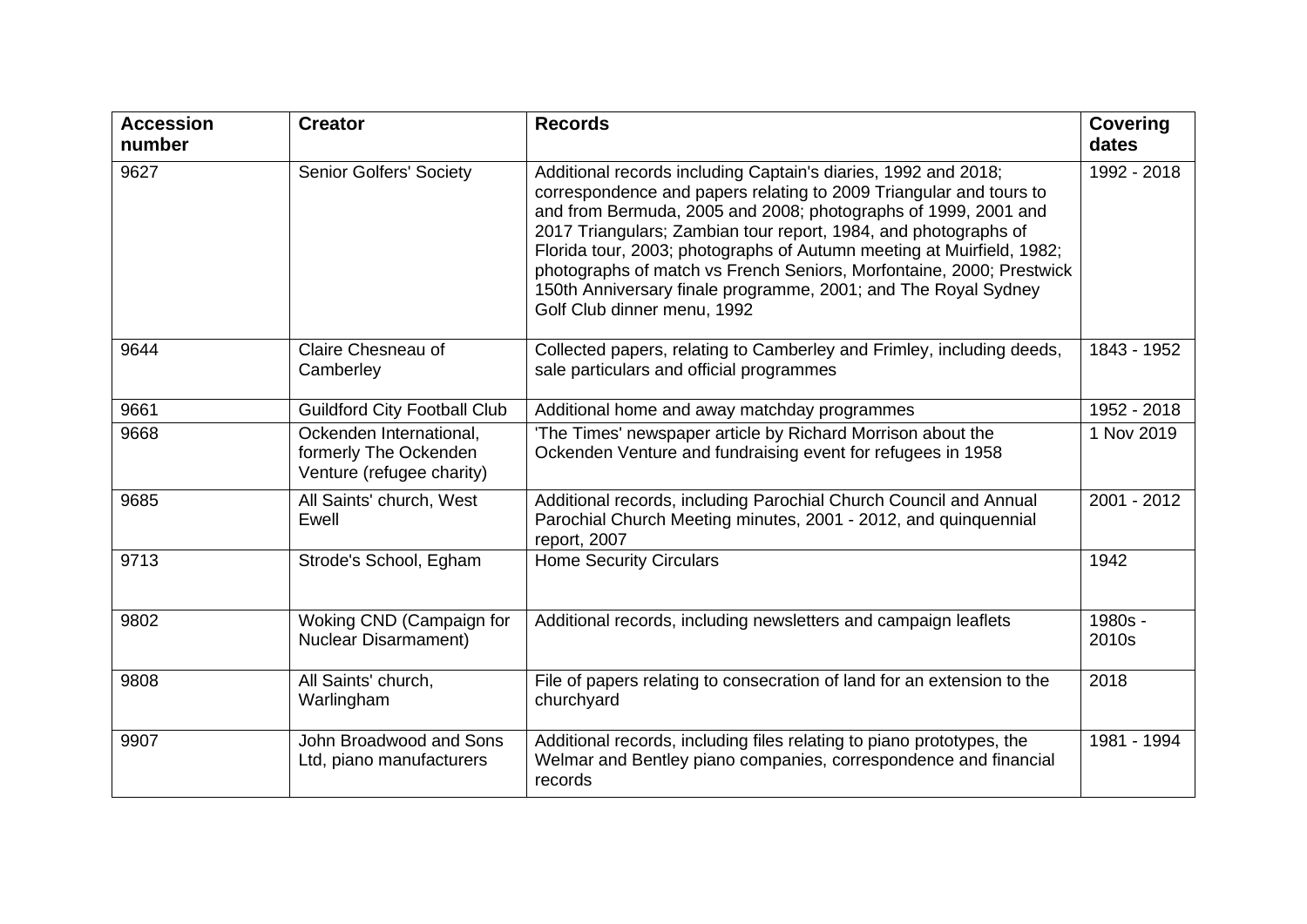| <b>Accession</b><br>number | <b>Creator</b>                                                                                                        | <b>Records</b>                                                                                                                                                                                                                                | <b>Covering</b><br>dates |
|----------------------------|-----------------------------------------------------------------------------------------------------------------------|-----------------------------------------------------------------------------------------------------------------------------------------------------------------------------------------------------------------------------------------------|--------------------------|
| 9925                       | Mr Richard Terry (d.2018),<br>Elstead parish councillor,<br>and Mrs Diana Terry,<br>'Farnham Herald'<br>correspondent | Additional papers relating to Elstead                                                                                                                                                                                                         | 20th century             |
| 9928                       | Mrs Pauline Kennedy,<br>formerly resident of<br>Sheerwater Estate, Woking                                             | Community newsletters and publications relating to the Sheerwater<br>Estate and its regeneration, 2018 - 2019; and papers relating to her<br>local community work including photographs, press cuttings and award<br>certificate, 1999 - 2005 | 1999 - 2019              |
| 9929                       | <b>Ashford Remand Centre</b>                                                                                          | Governor's journal                                                                                                                                                                                                                            | 1978 - 1979              |
| 9945                       | Philip Goldenberg, former<br>Liberal Democrat councillor<br>of Woking                                                 | Additional papers and promotional flyer for book, 'Walking through<br>different worlds'                                                                                                                                                       | $(1856) -$<br>2019       |
| 9947                       | Miss Catherine C Mayes,<br>former headmistress of<br>South Holmwood Primary<br>School                                 | Holmwood School managers' minute books, 1897 - 1903 and 1917 -<br>1922, punishment book, 1908 - 1955, and log book, 1974 - 1977; and<br>Holmwood Scout Troop record book, 1919 - 1922                                                         | 1897 - 1977              |
| 9948                       | The Wey and Arun Canal<br>Trust                                                                                       | Additional records, including reports, maps, plans and drawings, and<br>press cuttings                                                                                                                                                        | 1970s -<br>2010s         |
| 9977                       | Miss Hazel Vincent Wallace,<br>OBE, founder of<br>Leatherhead Theatre and<br>the Thorndike Theatre,<br>Leatherhead    | Additional records, including production press releases, 1994 - 1997,<br>and files relating to play sponsorship, 1983 - 1984, and papers relating<br>to the closure of the theatre                                                            | 1983 - 1997              |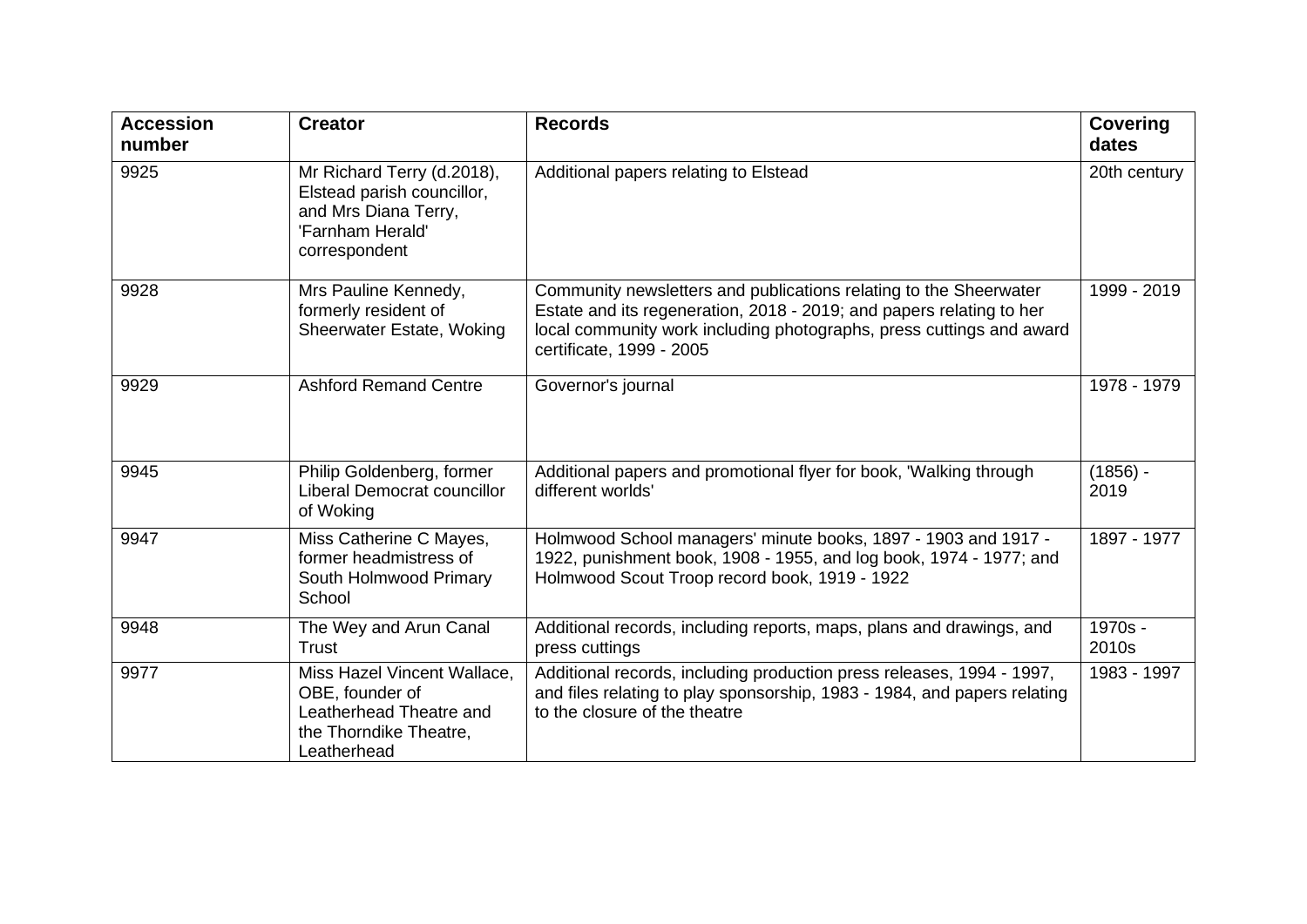| <b>Accession</b><br>number | <b>Creator</b>                                           | <b>Records</b>                                                                                                                                                                                                                                                                                                                                                                                                                                                                                                                                                                                                                | <b>Covering</b><br>dates         |
|----------------------------|----------------------------------------------------------|-------------------------------------------------------------------------------------------------------------------------------------------------------------------------------------------------------------------------------------------------------------------------------------------------------------------------------------------------------------------------------------------------------------------------------------------------------------------------------------------------------------------------------------------------------------------------------------------------------------------------------|----------------------------------|
| 9979                       | Miles and Charman families<br>of Haslemere and elsewhere | Additional papers and photographs, including: Miles family<br>photographs in Shrewton, Wilts; Miles family wedding photograph,<br>1896; recipe book 20th cent; photographs and papers relating to<br>Haslemere shop etc; papers re Robert Miles; photographs and papers<br>relating to service of Sydney Miles in the Friends Ambulance Unit<br>during World War I                                                                                                                                                                                                                                                            | late 19th<br>century -<br>c.1953 |
| 9986                       | Kenneth Stephens, engineer<br>and printer                | Additional papers and photographs relating to Vickers-Armstrongs,<br>Weybridge, businesses in New Haw, Woking and Pirbright, and<br>properties in West Byfleet and Pirbright                                                                                                                                                                                                                                                                                                                                                                                                                                                  | 1950s -<br>2010s                 |
| 9991                       | <b>Esher Urban District Council</b>                      | Plans                                                                                                                                                                                                                                                                                                                                                                                                                                                                                                                                                                                                                         | 1935 - 1938                      |
| 9992                       | Reigate and Banstead<br><b>Twinning Association</b>      | Painting presented to the Association by French artist Henri-Pierre<br>Murard of British soldiers in a trench at Arras, France, based on<br>photographs titled 'Les Anglais sur les rives de la Scarpe' in a World<br>War I era magazine entitled 'Le Pays de France'                                                                                                                                                                                                                                                                                                                                                         | 2018                             |
| 9993                       | <b>Woking Golf Club</b>                                  | Records, including minute books of General Committee Meetings and<br>other committees; rules; annual reports and accounts; candidate<br>books; subscription ledgers; fixture cards; competition results; sale<br>particulars; copy deeds and other records re: lease between the<br>London Necropolis Co and WGC Estates Ltd, and WGC Estates Ltd's<br>later purchase of WGC; records re WGC irrigation reservoir; other<br>correspondence and papers; maps, plans and drawings; handbooks;<br>press cuttings; photographs; postcards; illustrations; papers re: history<br>of pre-course area; and articles and publications | 1894 - 2017                      |
| 9994                       | <b>Surrey Magistrates' Courts</b><br>Committee           | <b>Minutes</b>                                                                                                                                                                                                                                                                                                                                                                                                                                                                                                                                                                                                                | 1976 - 1986                      |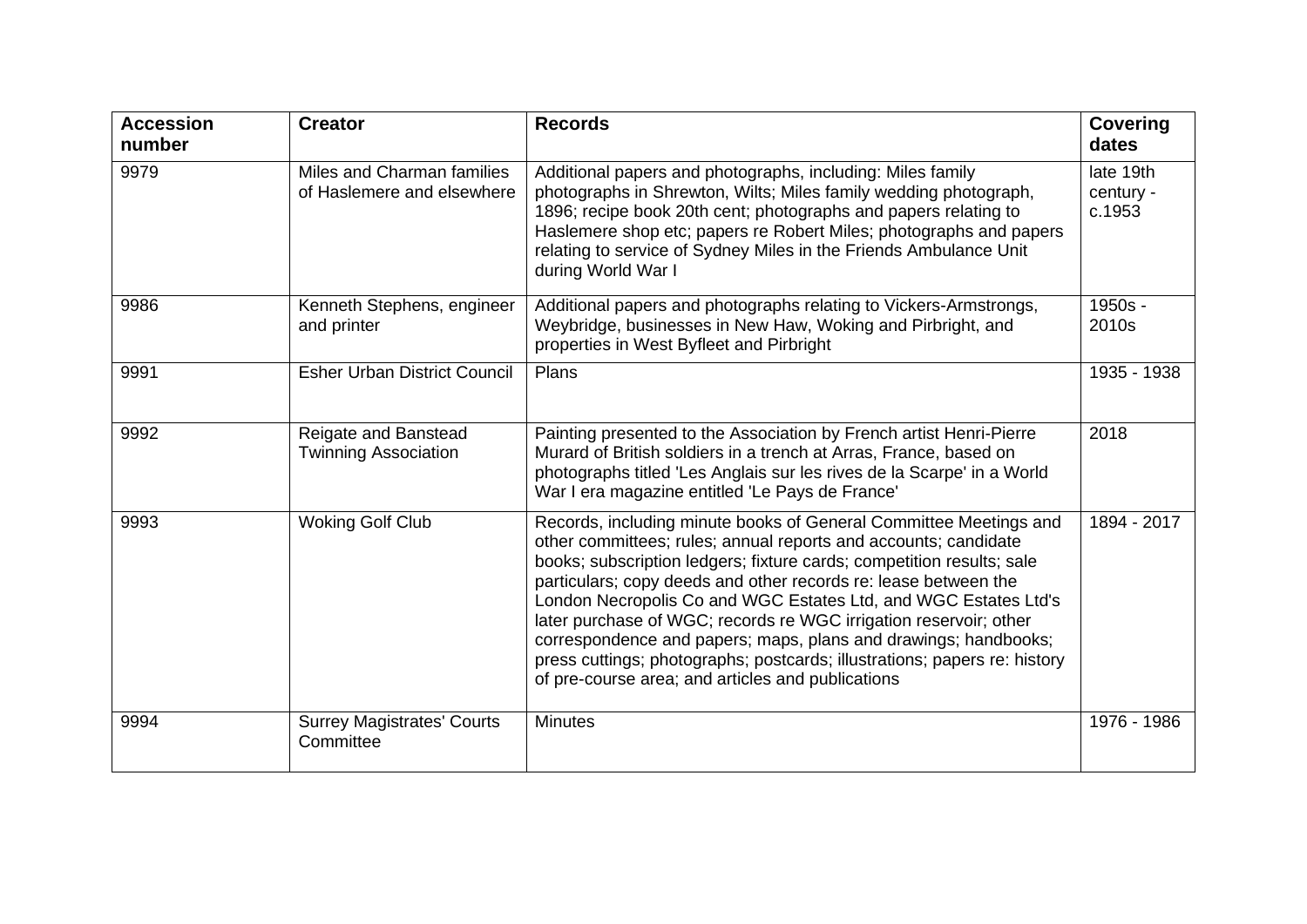| <b>Accession</b><br>number | <b>Creator</b>                                                  | <b>Records</b>                                                                                                                                                                                                                                                                         | <b>Covering</b><br>dates |
|----------------------------|-----------------------------------------------------------------|----------------------------------------------------------------------------------------------------------------------------------------------------------------------------------------------------------------------------------------------------------------------------------------|--------------------------|
| 9995                       | Arthur and Maria Blum of<br>Coulsdon                            | Austrian and British identity and registration papers                                                                                                                                                                                                                                  | 1922 - 1976              |
| 9996                       | St Mary's and St John's<br>churches, Walton on<br><b>Thames</b> | Additional parish records, including baptism registers, 1924 - 2015;<br>marriage registers, 1944 - 1998; banns of marriage register, 1998 -<br>2009; churchyard burial register, 1942 - 2001, service registers (St<br>Mary's), 1985 - 2001; service register (St John's), 1981 - 1999 | 1924 - 2015              |
| 9997                       | H Godwin Arnold (1920 -<br>1999), architect of Reading          | Plans, award documentation and photographs relating to project work<br>at Great Fosters, Egham; plan of head teacher's accommodation at<br>Priors Field School, Godalming; drawing of Quaker meeting house,<br>Dorking                                                                 | 1940s -<br>1970          |
| 9998                       | The Rev Alex H Halley,<br>curate of Ewhurst                     | Testimonial                                                                                                                                                                                                                                                                            | 7 Jun 1889               |
| 9999                       | <b>Horsell School</b>                                           | School magazine and pupil photographs                                                                                                                                                                                                                                                  | 1920s                    |
| 10000                      | Long Grove Hospital, Epsom                                      | Patient reception order                                                                                                                                                                                                                                                                | Apr 1943                 |
| 10001                      | Left blank                                                      | Peace souvenir and programme of Merton festivities, including names<br>of entrants for children's sports                                                                                                                                                                               | 1919                     |
| 10002                      | Mrs Audrey Seymour of<br>Hersham                                | Photographs of VE Day celebrations in Normanhurst Road, Walton-on-<br>Thames and Coronation Day celebrations in Molesey Close, Hersham,<br>1945 - 1953                                                                                                                                 | 1945; 1953               |
| 10003                      | The Oakdene otherwise<br>Capel Leyse Estate, South<br>Holmwood  | <b>Deeds</b>                                                                                                                                                                                                                                                                           | 1795 -<br>(1967)         |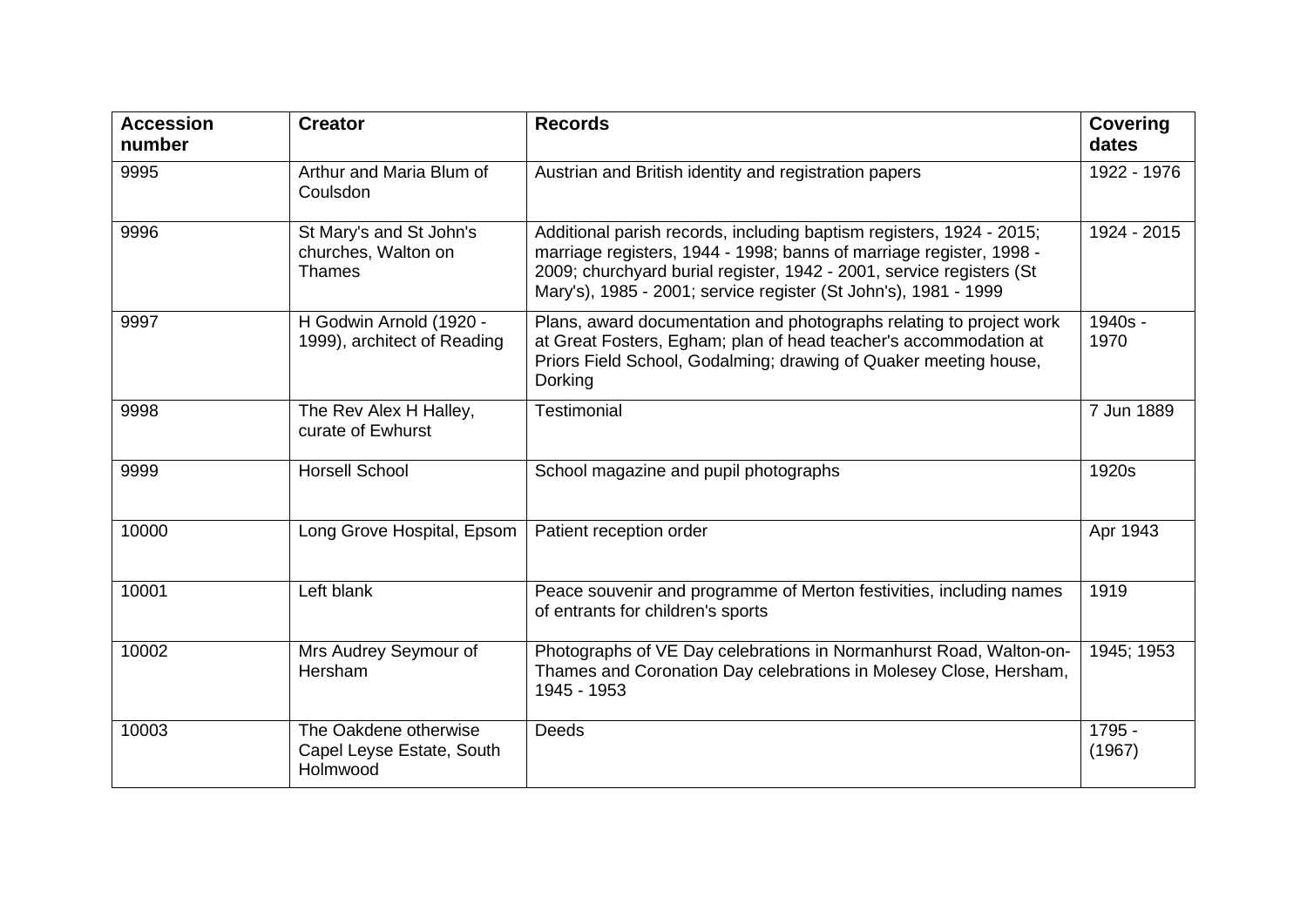| <b>Accession</b><br>number | <b>Creator</b>                                             | <b>Records</b>                                                                                                                                                                                                                                                   | <b>Covering</b><br>dates |
|----------------------------|------------------------------------------------------------|------------------------------------------------------------------------------------------------------------------------------------------------------------------------------------------------------------------------------------------------------------------|--------------------------|
| 10004                      | <b>Surrey Constabulary (later</b><br><b>Surrey Police)</b> | Records, including corporate plan, 1990 - 1995, training<br>documentation, 1970s - 1980s, and 'Off Beat' staff newspapers, 1971 -<br>2009                                                                                                                        | 1970s -<br>2000s         |
| 10005                      | Flat 102, Homebeech<br>House, Mount Hermon<br>Road, Woking | Lease and Land Registry documents                                                                                                                                                                                                                                | $(1985 -$<br>2007)       |
| 10006                      | <b>Woking County Grammar</b><br><b>School for Girls</b>    | Panoramic group photograph of pupils and staff                                                                                                                                                                                                                   | 1945                     |
| 10007                      | Walton and Weybridge<br><b>Philatelic Society</b>          | Records, including minutes, programme cards, newsletters and<br>material relating to exhibitions, competitions etc                                                                                                                                               | 1948 - 2018              |
| 10008                      | Slyfield Farm House, Stoke<br>D'Abernon                    | Plans and papers relating to impact of M25 motorway                                                                                                                                                                                                              | 1979 - 1989              |
| 10009                      | Ms J Woolley                                               | Research papers and photographs relating to HMS Hambledon, Hunt<br>class destroyer 'adopted' by Hambledon Rural District Council during<br>World War II                                                                                                          | $(1940)$ -<br>2019       |
| 10010                      | <b>Guildford Ramblers</b>                                  | Records, including AGM minutes, 1989 - 2017, committee minutes,<br>1993 - 2018, walks programmes and newsletters, 1989 - 2019,<br>memory stick with statistics, 2001 - 2018, cash book, 1989 - 2009, and<br>annual accounts and treasurer's reports, 1997 - 2012 | 1989 - 2019              |
| 10011                      | Left blank                                                 | Photographs of The Horse and Groom and the Ravensbury Arms,<br>Mitcham Common, Mitcham                                                                                                                                                                           | c.1900                   |
| 10012                      | St Peter's Hospital, Chertsey                              | Collected publicity papers relating to people and events at the hospital                                                                                                                                                                                         | 1992 - 2016              |
| 10013                      | Ruth Paine (1915 - 2013),<br>schoolteacher of Ashtead      | Photographs of Ryebrook School, Leatherhead                                                                                                                                                                                                                      | 1960s -<br>1970s         |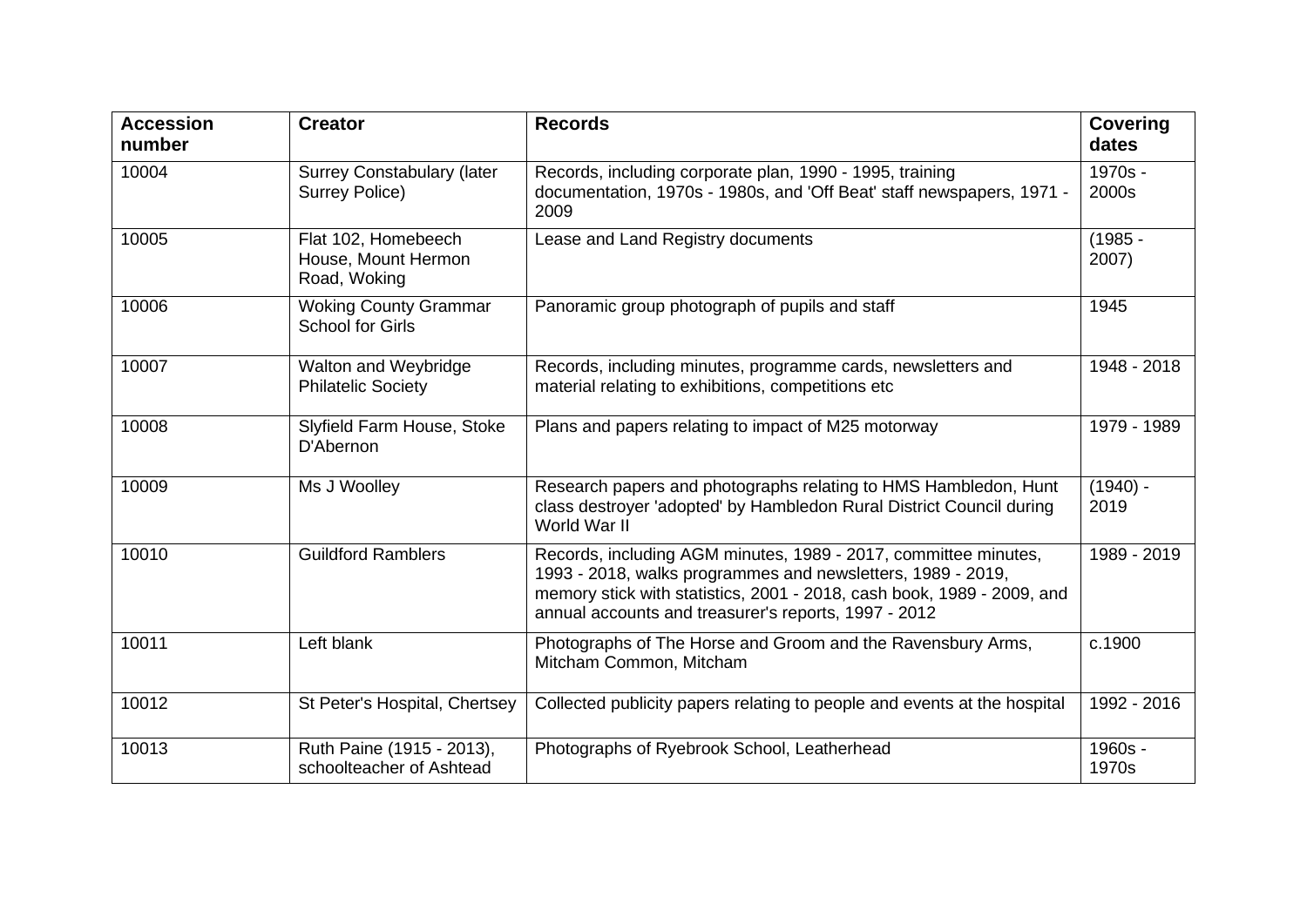| <b>Accession</b><br>number | <b>Creator</b>                                                               | <b>Records</b>                                                                                                 | <b>Covering</b><br>dates |
|----------------------------|------------------------------------------------------------------------------|----------------------------------------------------------------------------------------------------------------|--------------------------|
| 10014                      | <b>Dorking Museum</b>                                                        | Maps of Leith Hill Place Estate, nd [?1848 x 1889]; and Wotton Estate,<br>1909                                 | c.1870 -<br>1909         |
| 10015                      | Manor of East Horsley                                                        | Court roll                                                                                                     | 1712 - 1743              |
| 10016                      | Wey Valley Methodist Circuit<br>and predecessors and<br>constituent churches | Additional records, as listed on schedule provided by the depositor                                            | 1970 - 2019              |
| 10017                      | Bert Cross, housemaster at<br>Finnart House School,<br>Weybridge             | Colour slides of school                                                                                        | 1962                     |
| 10018                      | <b>Brookehurst Farm, Ewhurst</b>                                             | Deed                                                                                                           | 11 Nov 1666              |
| 10019                      | Left blank                                                                   | Section and trial plan drawings for a survey of the Chobham Common<br>by B81 Daubeny [?of the Royal Engineers] | 1855                     |
| 10020                      | John and Gervaise Milward<br>of Raynes Park                                  | Diaries, letters and other papers                                                                              | c.1940s -<br>2000s       |
| 10021                      | The Briggs family of Reigate                                                 | Family photographs, including of The Ball & Wicket Inn, Upper Hale,<br>Farnham                                 | 1890s -<br>1920s         |
| 10022                      | Dennis Bros Ltd, specialist<br>vehicle manufacturers of<br>Guildford         | Photographic negative register                                                                                 | 1929 - 1931              |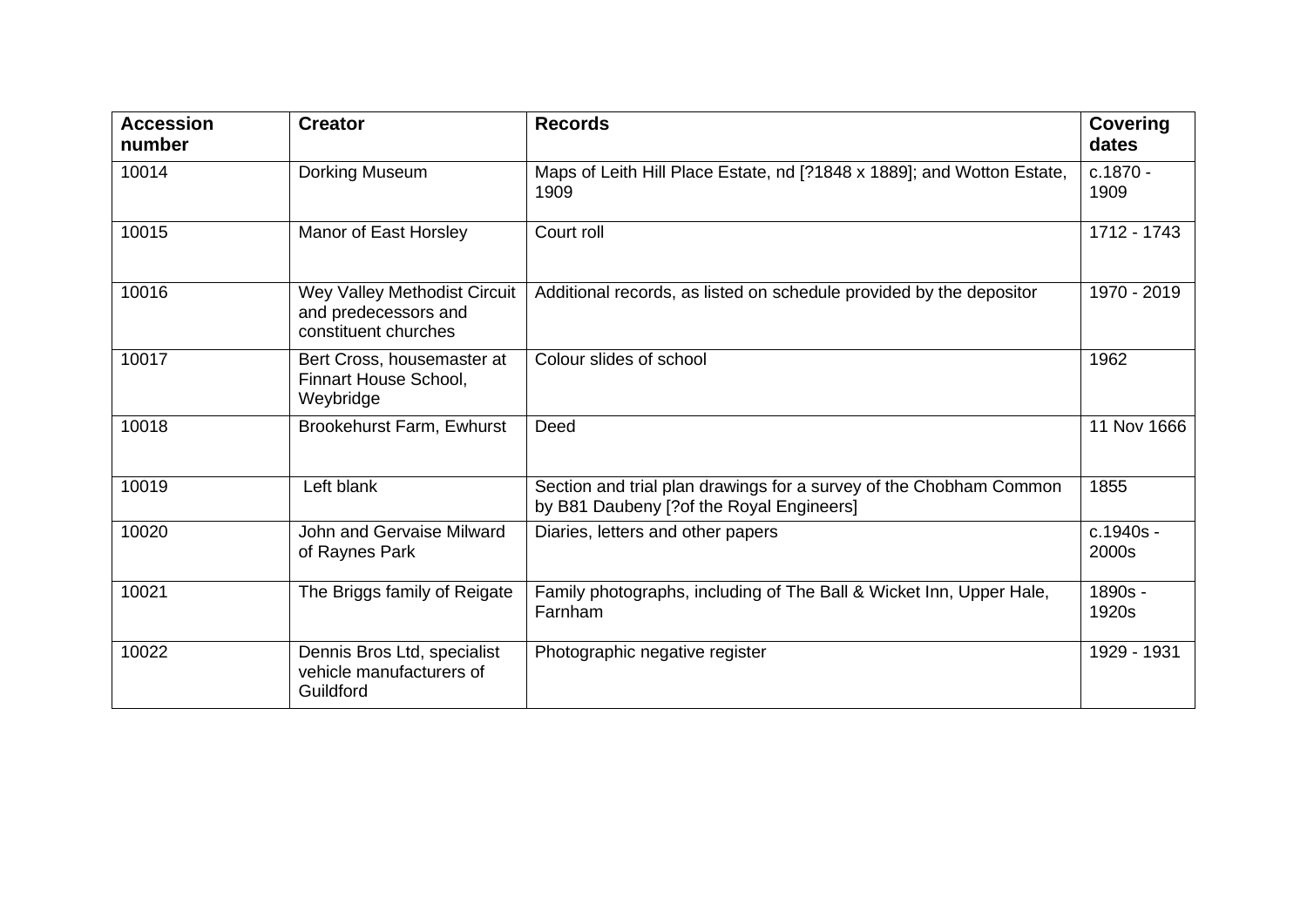| <b>Accession</b><br>number | <b>Creator</b>                                                        | <b>Records</b>                                                                                                                                                                                                                                                                                                          | <b>Covering</b><br>dates |
|----------------------------|-----------------------------------------------------------------------|-------------------------------------------------------------------------------------------------------------------------------------------------------------------------------------------------------------------------------------------------------------------------------------------------------------------------|--------------------------|
| 10023                      | St Peter and St Paul's<br>church, West Clandon                        | Additional parish records, including baptism register, 1878 - 1970;<br>marriage registers, 1935 - 2015; banns of marriage registers, 1824 -<br>2005; confirmation register, 1923 - 1970, register transcripts covering<br>1536 - 1812; service registers, 1971 - 2002; Parochial Church Council<br>minutes, 1959 - 1977 | 1824 - 2015              |
| 10024                      | Derek Hudson (1911 -<br>2003), journalist and author                  | Correspondence with Yvonne O'Neill (1916 - 1996) before and shortly<br>after their marriage; 'The UPS [Universities and Public Schools<br>Brigade] Song Book (including 'D' Doggerel)' by Pte AW Lloyd, D<br>Company 19th (Service) Battalion, Royal Fusiliers, nd [1914 x 1918]                                        | 1936 - 1940              |
| 10025                      | <b>Cobham Methodist Church</b>                                        | Roll of honour of members on active service during World War II                                                                                                                                                                                                                                                         | nd [1939 x<br>1945]      |
| 10026                      | <b>Local Medical Emergency</b><br>(later War) Committee,<br>Guildford | Minute book                                                                                                                                                                                                                                                                                                             | 1938 - 1946              |
| 10027                      | Professor Peter Edwards of<br><b>Great Bookham</b>                    | Slides of buildings and views in Surrey                                                                                                                                                                                                                                                                                 | 20th century             |
| 10028                      | St Mary's church, Long<br><b>Ditton</b>                               | Additional parish records, including marriage register, 1992 - 2018,<br>confirmation register, 1921 - 1975, service registers, 1982 - 2000,<br>Parochial Church Council minutes, financial records and parish<br>magazines; and papers of Peter Fussell, former churchwarden                                            | 1720 - 2014              |
| 10029                      | <b>Great Tattenhams Methodist</b><br>Church                           | Additional records, including council minutes, 1989 - 2005, and annual<br>accounts, 1985 - 2005                                                                                                                                                                                                                         | 1985 - 2005              |
| 10030                      | Reigate and Banstead<br><b>Borough Council</b>                        | Plot to postal plans relating to the Horley North East Sector<br>Development, and record of street naming in the borough                                                                                                                                                                                                | c.2008 -<br>2013         |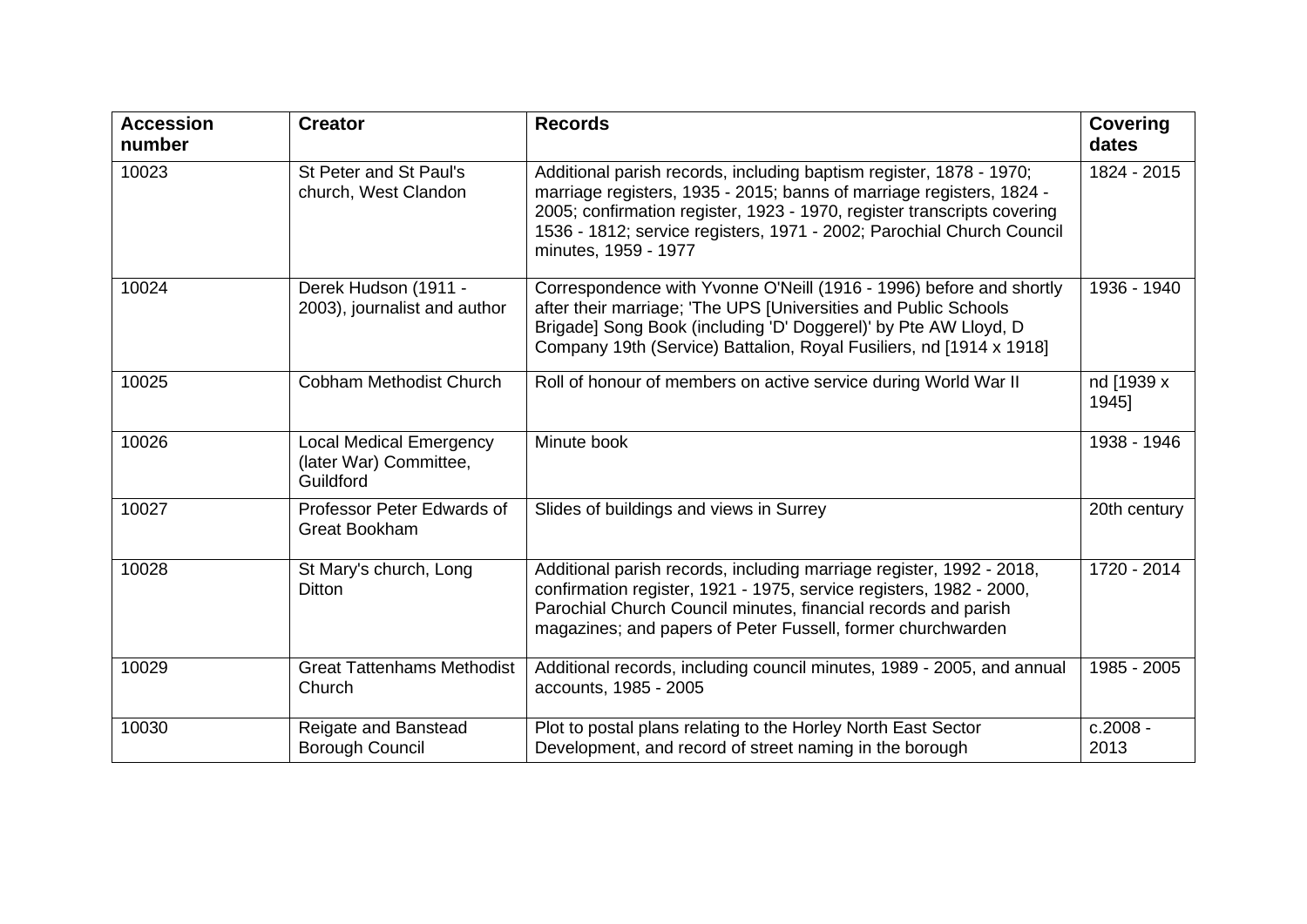| <b>Accession</b><br>number | <b>Creator</b>                                                                                 | <b>Records</b>                                                                                                                                                                                                                                                                                                     | <b>Covering</b><br>dates |
|----------------------------|------------------------------------------------------------------------------------------------|--------------------------------------------------------------------------------------------------------------------------------------------------------------------------------------------------------------------------------------------------------------------------------------------------------------------|--------------------------|
| 10031                      | Freehold estates of the Earl<br>of Onslow in Woking and<br>Send                                | Plan from sale particulars                                                                                                                                                                                                                                                                                         | 1912                     |
| 10032                      | <b>Guildford Diocesan Advisory</b><br>Committee for the care of<br>churches and churchyards    | Copy minutes and papers                                                                                                                                                                                                                                                                                            | 1995 - 2002              |
| 10033                      | <b>Hambledon Parish Council</b>                                                                | Records, including annual parish meeting, from 1976 parish assembly<br>minutes, 1894 - 1998; Parish Council minutes, 1894 - 2017;<br>declarations of acceptance of office, 1896 - 1952; Parish Council<br>receipts and payments books, 1895 - 2001; Henry Smith Charity<br>receipts and payments book, 1896 - 1976 | 1894 - 2017              |
| 10034                      | Philips Research Laboratory,<br>Redhill                                                        | Golden jubilee souvenir publicity material, 1996; and updated list of<br>names of individuals featured on cover of J Walling's 'The<br>Mullard/Philips Research Laboratories, Redhill, a short history 1946 -<br>2002' (2005), 2019                                                                                | 1996 - 2019              |
| 10035                      | St Peter and All Saints'<br>church, Petersham                                                  | Additional parish records, as listed on schedule provided by the<br>depositor                                                                                                                                                                                                                                      | 1866 - 2007              |
| 10036                      | Land and property in Woking<br>and Old Woking                                                  | Deeds                                                                                                                                                                                                                                                                                                              | 1864 - 1954              |
| 10037                      | <b>Fetcham District Trefoil</b><br>Guild                                                       | Records, including minutes, correspondence and photograph albums                                                                                                                                                                                                                                                   | 1980s -<br>1990s         |
| 10038                      | Farncombe Football Club                                                                        | Photographs                                                                                                                                                                                                                                                                                                        | 1900 - 1922              |
| 10039                      | Thomas McRow, gent, and<br>Sir Robert Collins of Esher,<br>equerry to the Duchess of<br>Albany | Notice of subscription for a Queen Victoria Diamond Jubilee memorial<br>in Esher, and letter concerning the visit of the Prince of Wales to Berlin                                                                                                                                                                 | 1897; 1902               |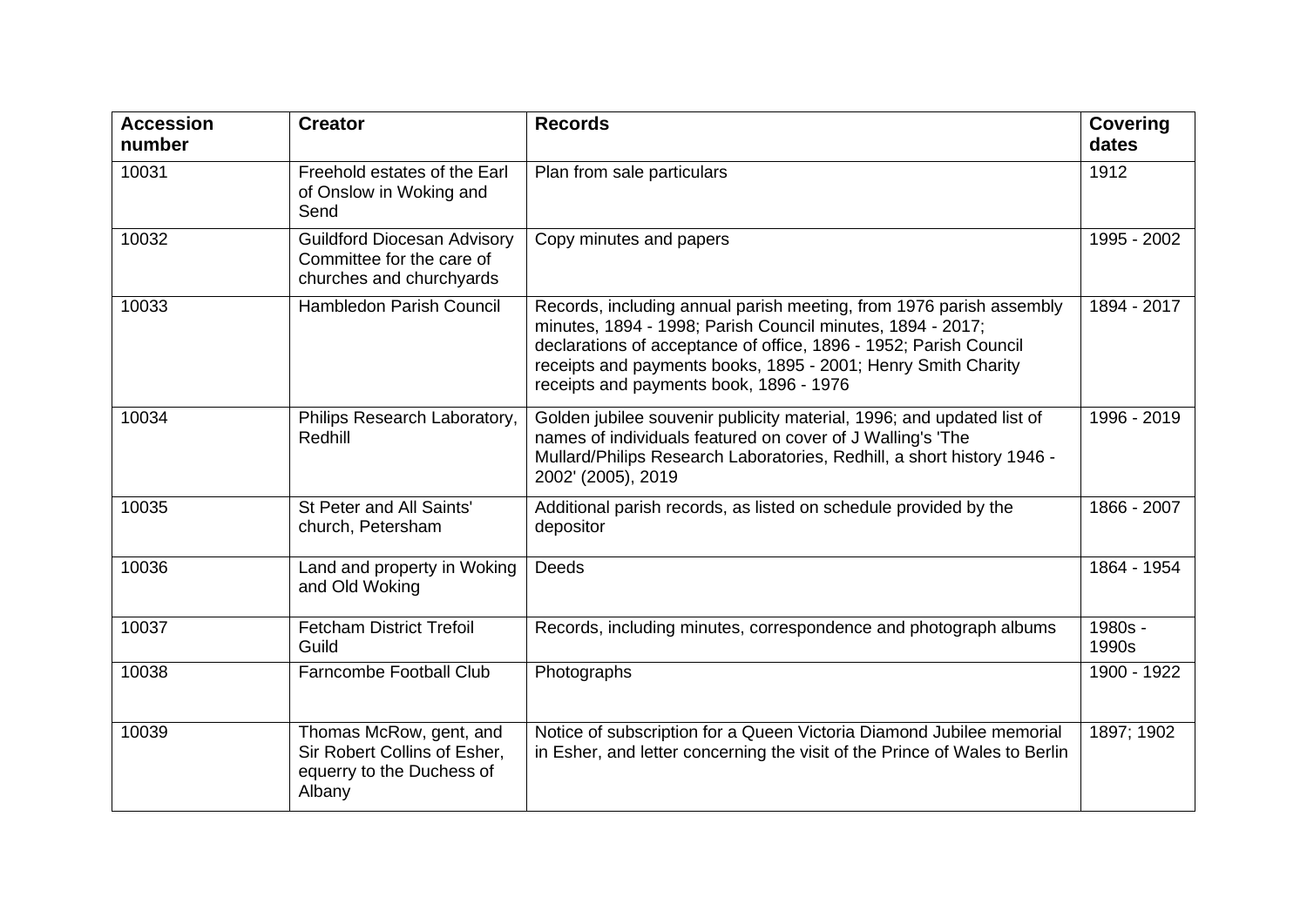| <b>Accession</b><br>number | <b>Creator</b>                                                                            | <b>Records</b>                                                                         | <b>Covering</b><br>dates |
|----------------------------|-------------------------------------------------------------------------------------------|----------------------------------------------------------------------------------------|--------------------------|
| 10040                      | Crosby & Co Ltd, door and<br>window manufacturers of<br>Farnham                           | 100 years of growth. The Crosby story', anniversary booklet                            | 1977                     |
| 10041                      | Netherne Asylum, Coulsdon                                                                 | Head attendant's record of staff                                                       | 1909 - 1947              |
| 10042                      | Ms Denise Moll of West<br><b>Byfleet</b>                                                  | Collected papers relating to Ockenden International (formerly The<br>Ockenden Venture) | 1985 - 2015              |
| 10043                      | Herbert May Paterson (1872<br>- 1955) of Old Riffhams,<br>Little Baddow, Baddow,<br>Essex | Album of ink sketches of Surrey and Sussex scenes                                      | 1890 -<br>1920s          |
| 10044                      | Dorking Urban District<br>Council                                                         | Deposited plans for alterations to White Horse Hotel, Dorking                          | 1884                     |
| 10045                      | <b>Walton Utd Football Club</b>                                                           | Team photograph                                                                        | 1902                     |
| 10046                      | Miss AH Young of Tatsfield                                                                | Letter about her knitting work                                                         | 1918                     |
| 10047                      | Longnaker Farm, Cranleigh                                                                 | Deed                                                                                   | 1580                     |
| 10048                      | <b>Ewhurst Green Youth Hostel</b>                                                         | Photograph album                                                                       | 1936 - 1957              |
| 10049                      | The Arts Society, Limpsfield                                                              | Record of church furnishings relating to St Mary's church, Oxted                       | 2002 - 2018              |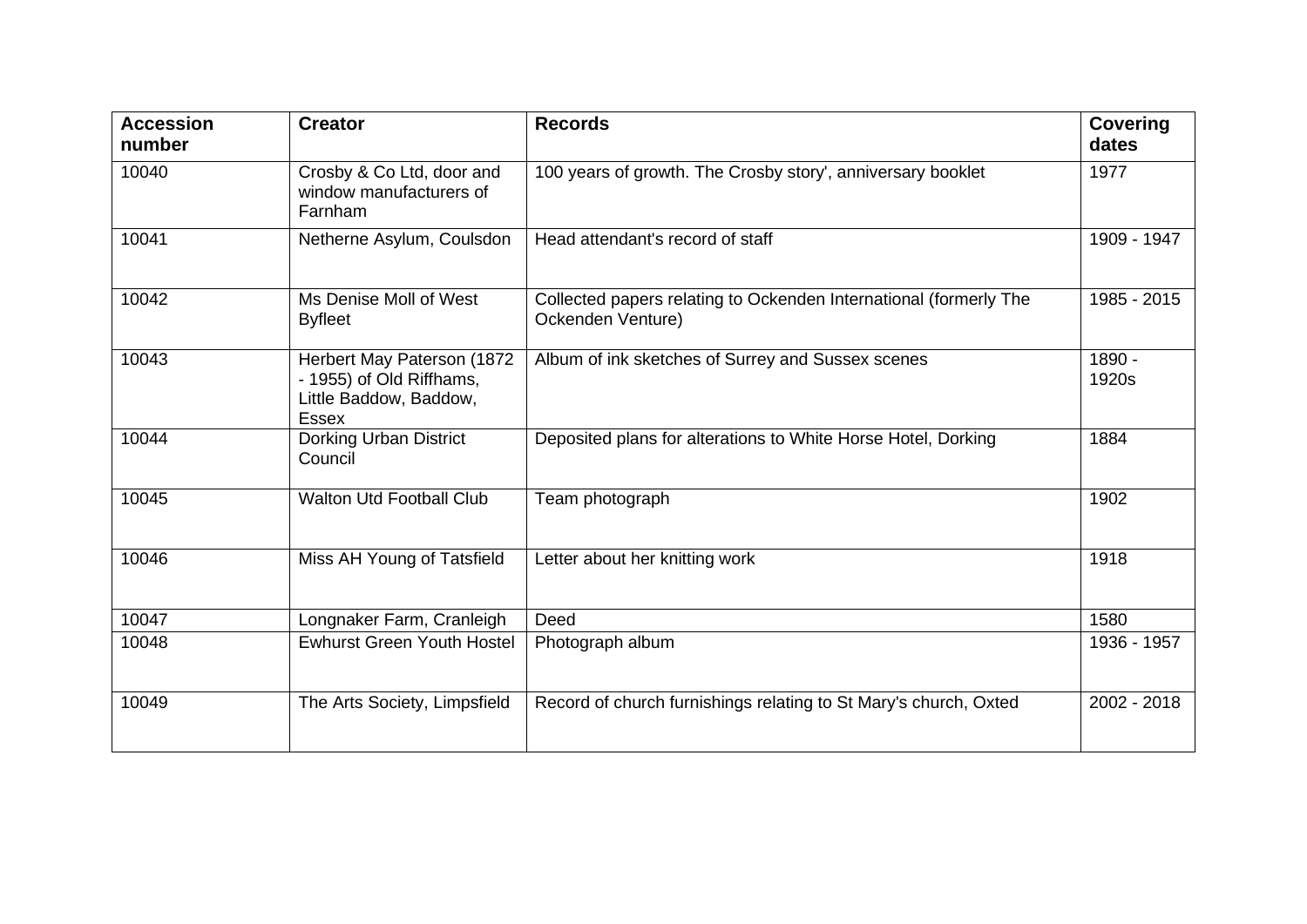| <b>Accession</b><br>number | <b>Creator</b>                                                                  | <b>Records</b>                                                                                                                                                                                                                                                                                                        | <b>Covering</b><br>dates |
|----------------------------|---------------------------------------------------------------------------------|-----------------------------------------------------------------------------------------------------------------------------------------------------------------------------------------------------------------------------------------------------------------------------------------------------------------------|--------------------------|
| 10050                      | Haslemere Co-operative<br>Society                                               | Staff photograph                                                                                                                                                                                                                                                                                                      | c.1920s -<br>1930s       |
| 10051                      | J R J Passmore CBE (1878 -<br>1965), civil servant and<br>resident of Guildford | Forty Seven Years: The reminiscences of an undistinguished Civil<br>Servant'                                                                                                                                                                                                                                          | nd [post<br>1946]        |
| 10052                      | St Mary's church, Burgh<br>Heat                                                 | Additional parish records, including baptism register, 1947 - 2002;<br>marriage register, 1970 - 1999; banns of marriage registers, 1917 -<br>1961, and service registers, 1909 - 1945, 1950 - 1961 and 1983 - 2010                                                                                                   | 1909 - 2010              |
| 10053                      | Sidney Francis,<br>photographer of Woking                                       | Additional glass plate negatives of Brookwood Cemetery collected by<br>Lyndon Davies (1950 - 2013), local historian of Woking                                                                                                                                                                                         | 1920s -<br>1930s         |
| 10054                      | Holmbury St Mary                                                                | Additional parish records including registers of baptisms (1879 - 2001),<br>marriages (1880 - 2008), burials (1880 - 1992), confirmations, banns<br>and services (including 1863 - 1878 collections account);<br>churchwardens' and other papers including re school, Mary<br>Thompson's Charity, benefice, faculties | 1863 - 2013              |
| 10055                      | <b>Cobham Methodist Church</b>                                                  | Marriage registers                                                                                                                                                                                                                                                                                                    | 1937 - 2014              |
| 10056                      | Left blank                                                                      | Merton Priory, Merton: appeal brochure                                                                                                                                                                                                                                                                                | nd [c.1925]              |
| 10057                      | Holy Trinity church, Claygate                                                   | Additional records, including marriage registers, 1972 - 2009; banns<br>registers, 1972 - 1996; service registers, 1975 - 2010; Parochial<br>Church Council minutes, 1961 - 2007; items, including church log-book<br>and faculties, relating to church fabric, 1971 - 2015; parish magazines,<br>1957 - 2013         | 1957 - 2015              |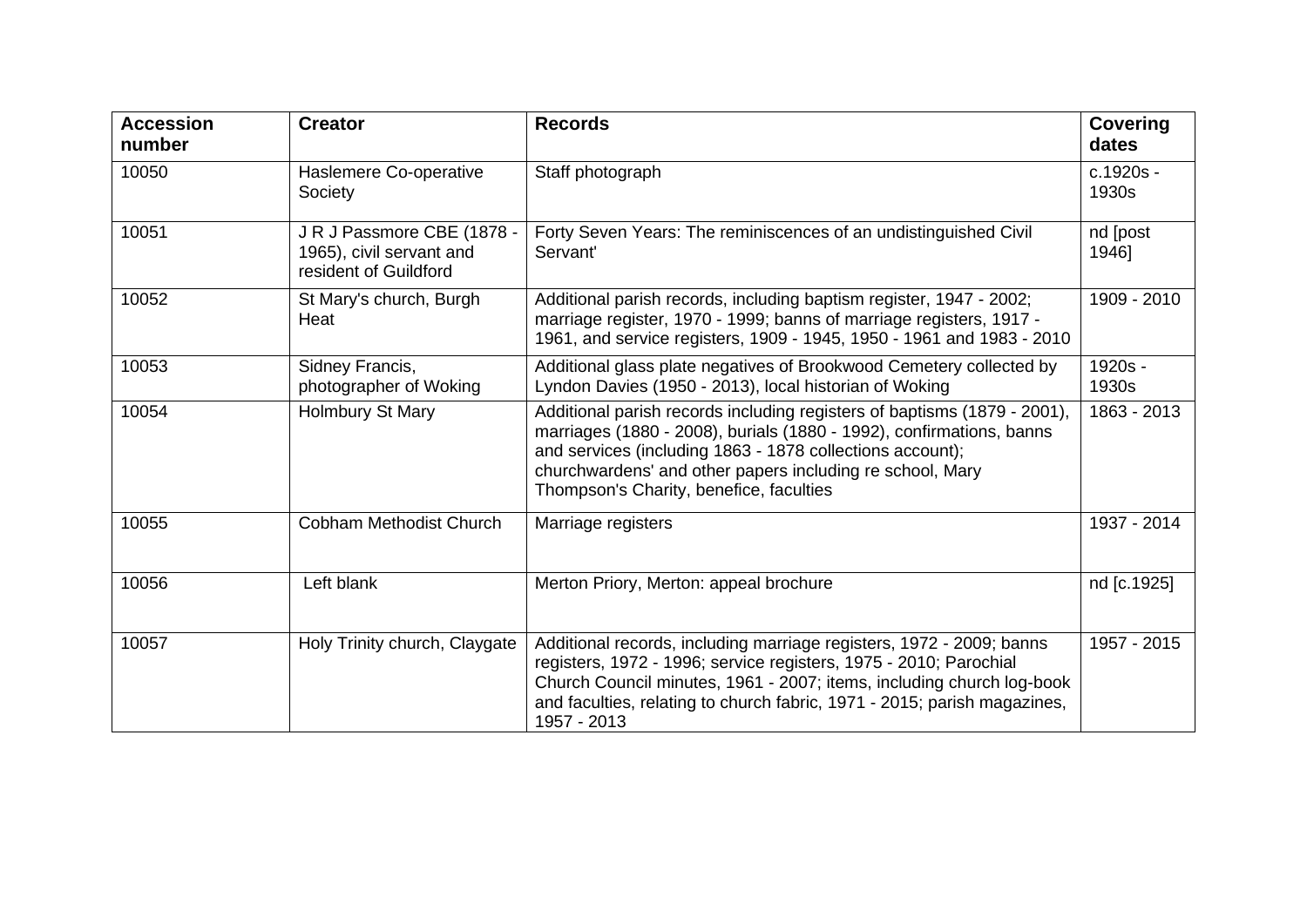| <b>Accession</b><br>number | <b>Creator</b>                                                                         | <b>Records</b>                                                                                                                                                                                                                                                                                                                                           | <b>Covering</b><br>dates       |
|----------------------------|----------------------------------------------------------------------------------------|----------------------------------------------------------------------------------------------------------------------------------------------------------------------------------------------------------------------------------------------------------------------------------------------------------------------------------------------------------|--------------------------------|
| 10058                      | Magnus Deo, Lingfield, with<br>Coopers Moore, Godstone,<br>and Sonds Crofts, Tandridge | Map                                                                                                                                                                                                                                                                                                                                                      | nd [c.1710]                    |
| 10059                      | St Mary's church, Oatlands                                                             | Additional parish records including parochial church council and annual<br>meeting minutes, 1992 - 2007, parish profile, Mothers' Union minutes,<br>papers re sale of Oatlands Court, plans of hall alterations, War<br>Memorial Charity history, marriage licences                                                                                      | 1940s -<br>2007                |
| 10060                      | Ash Parish Council                                                                     | Minutes, papers and plans                                                                                                                                                                                                                                                                                                                                | 1895 - 2003                    |
| 10061                      | <b>Godalming Museum</b>                                                                | Collected records: deeds relating to Old Minster, Tuesley Lane,<br>Godalming, (1868) - 1953, and Godalming Mills, 1709 - 1802; and<br>trustees minutes and papers relating to Godalming British School,<br>1886 - 1973                                                                                                                                   | 1709 - 1973                    |
| 10063                      | Miss Olive Buckman (1919 -<br>2006), youth leader at<br>Farncombe Youth Club           | Photographs and extracts from biography                                                                                                                                                                                                                                                                                                                  | 1955 - 1987                    |
| 10064                      | <b>Welldiggers Cottage, New</b><br>Pond Road, Compton                                  | Deeds and papers                                                                                                                                                                                                                                                                                                                                         | 1827 - 1996                    |
| 10065                      | Elizabeth Crawford,<br>women's suffrage movement<br>historian                          | Postcards purchased from Elizabeth Crawford of women's suffrage<br>activists Mrs Charlotte Despard of Esher, President of the Women's<br>Freedom League, nd [c.1909], and Mrs Emmeline Pethick Lawrence of<br>The Mascot, Holmwood, joint editor of 'Votes for Women', Honorary<br>Treasurer of National Women's Social and Political Union, nd [c.1909] | c.1909                         |
| 10066                      | Baker family of<br>Sunridge/Sundridge Gypsy<br>Camp, Old Woking                        | Memoirs of Rose Burch (nee Baker. b.1918), and copy family papers,<br>including family tree and photographs                                                                                                                                                                                                                                              | Late 19th<br>century -<br>2019 |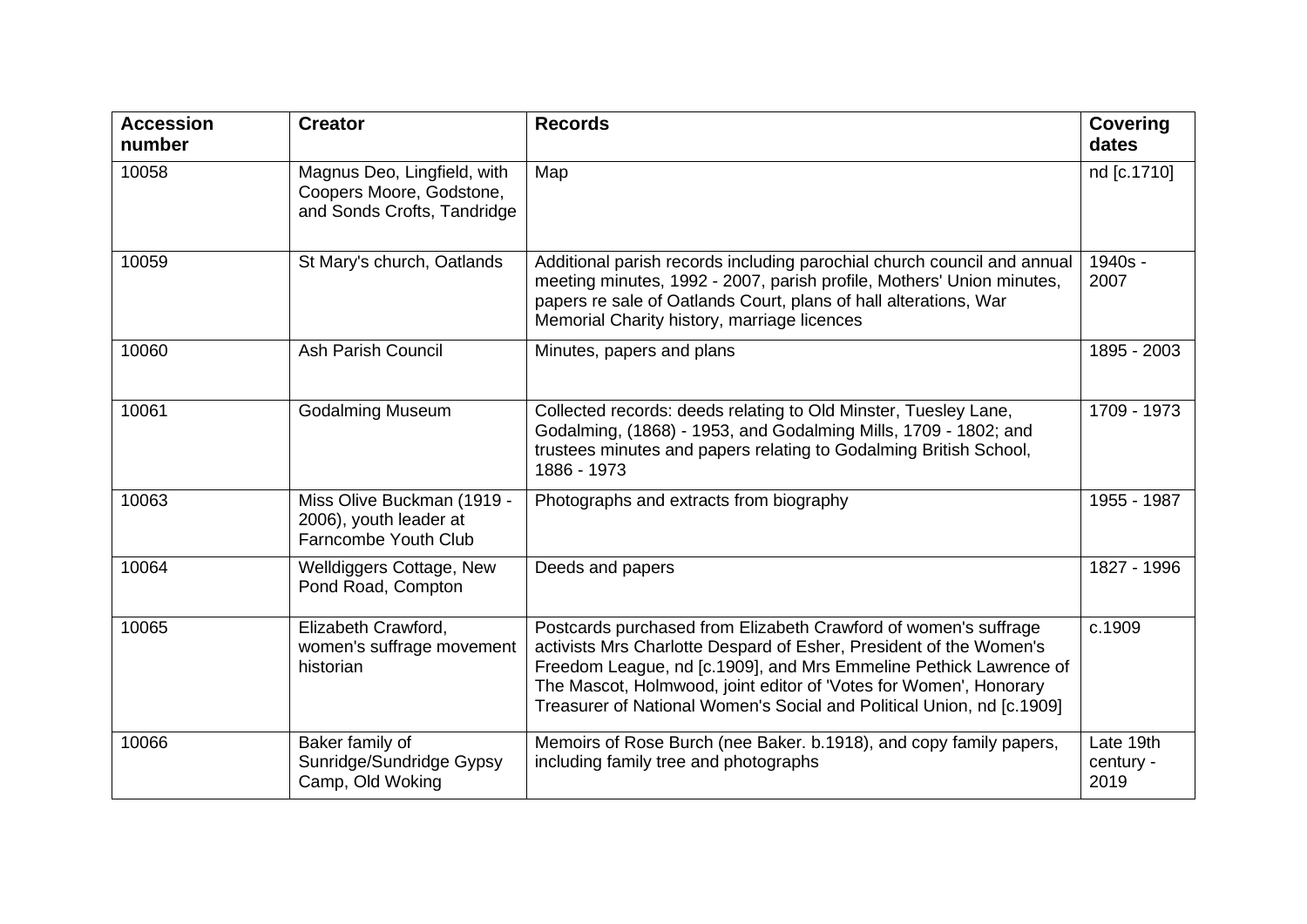| <b>Accession</b><br>number | <b>Creator</b>                                                                   | <b>Records</b>                                                                                                                                                                                                                                                    | <b>Covering</b><br>dates |
|----------------------------|----------------------------------------------------------------------------------|-------------------------------------------------------------------------------------------------------------------------------------------------------------------------------------------------------------------------------------------------------------------|--------------------------|
| 10067                      | Mr Michael Crute                                                                 | Research relating to the Williams, Baker, Leary, Smith and other<br>families resident at the Sunridge/Sundridge Gypsy Camp, Old Woking,<br>in the late 19th cent-early 20th cent                                                                                  | 2001 - 2019              |
| 10068                      | Sutton Family of London,<br>Berkshire and Lincolnshire                           | Deeds and papers relating to property in Molesey                                                                                                                                                                                                                  | 17th - 18th<br>century   |
| 10069                      | <b>Stilwell family of Dorking</b>                                                | Family papers, including deeds, wills, family correspondence, diary<br>and notes on family pedigree                                                                                                                                                               | 1649 - 1904              |
| 10070                      | Wells family of Addlestone                                                       | Papers, including correspondence of Private William Stanley Wells,<br>RAMC (1890 - 1974) and of Private Frederick Thomas Wells, 7th Bn,<br>London Regiment (1899 - 1918)                                                                                          | 1914 - 2014              |
| 10071                      | Stephen Levrant Heritage<br>Architecture Ltd                                     | Photographic and historic record of Cherkley Court Estate,<br>Leatherhead, compiled for listed building consent                                                                                                                                                   | 2019                     |
| 10072                      | Weybridge Brass Band, later<br><b>Weybridge Military Band</b>                    | Photographs                                                                                                                                                                                                                                                       | 1898 - 1902              |
| 10073                      | Ernest Anthony Wilson,<br>works manager, Airtraining<br>(Fair Oaks) Ltd, Chobham | Typescript history of Repair Section at Fair Oaks Aerodrome, 1940 -<br>1945; and Fair Oaks Aero Club membership booklet, 1940s                                                                                                                                    | 1940s                    |
| 10074                      | Harold Burdekin,<br>photographer of Reigate                                      | Studio portraits of Reginald Horace Smith (1903 - 1993), bank<br>employee of Redhill                                                                                                                                                                              | 1930s                    |
| 10075                      | St Peter's church,<br>Woodmansterne                                              | Additional parish records, including marriage and service registers,<br>Parochial Church Council minutes, papers relating to church fabric and<br>property and church organisations, tithes records, parish magazines<br>and Woodmansterne history research files | 1838 - 2014              |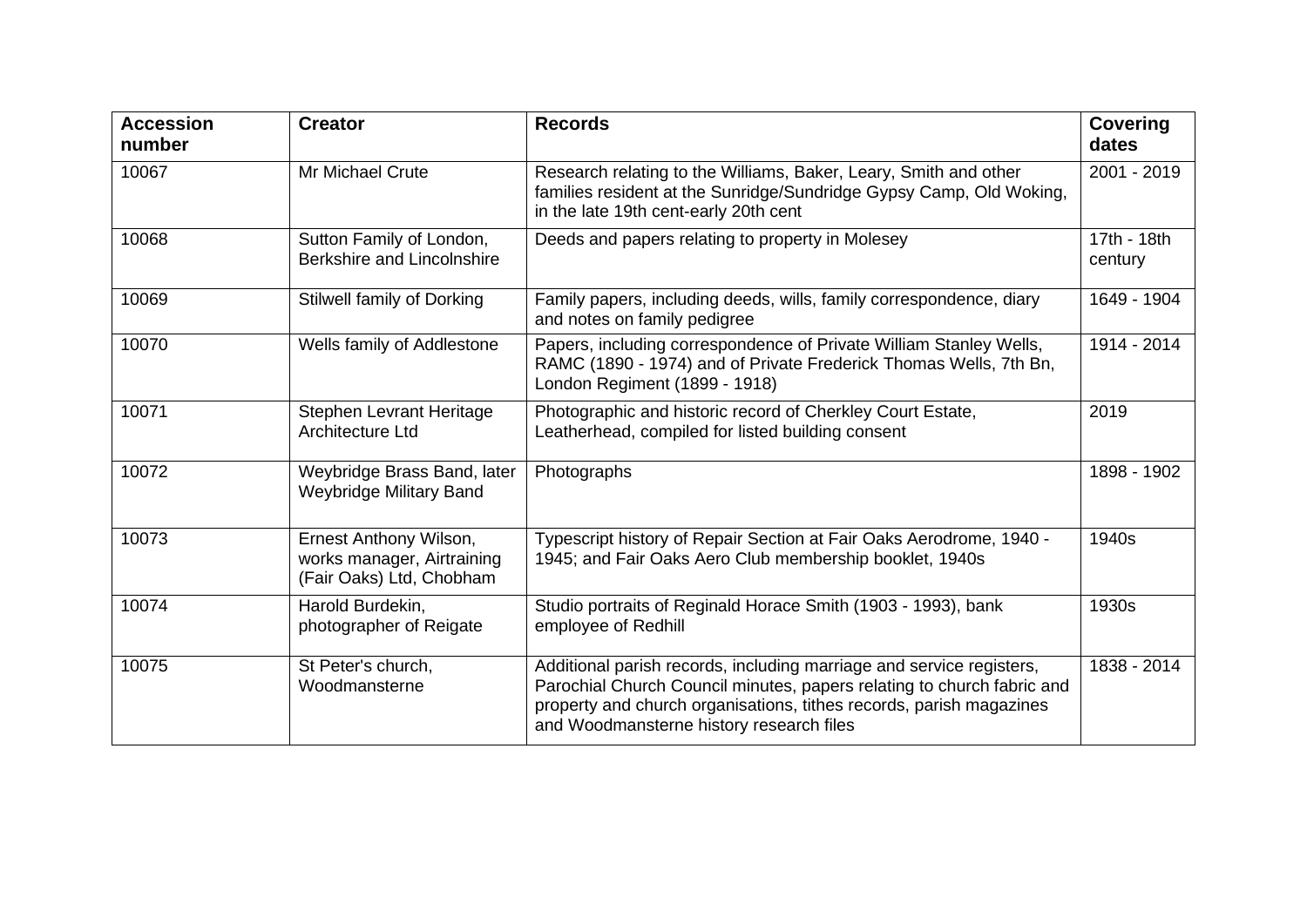| <b>Accession</b><br>number | <b>Creator</b>                                                                      | <b>Records</b>                                                                                                                                                                                                                               | <b>Covering</b><br>dates           |
|----------------------------|-------------------------------------------------------------------------------------|----------------------------------------------------------------------------------------------------------------------------------------------------------------------------------------------------------------------------------------------|------------------------------------|
| 10076                      | Estates in Surrey belonging<br>to the executors of the late<br>Duke of Norfolk      | Rental                                                                                                                                                                                                                                       | 1816                               |
| 10077                      | Barrow Hills Mansion, later<br>Barrow Hills Mess, Chertsey                          | Pamphlets and slides                                                                                                                                                                                                                         | 1984 - 1999                        |
| 10078                      | Christ Church, Surbiton Hill<br>and Emmanuel, Tolworth                              | Newspaper cuttings, programme and editions of 'Cross Connect'<br>parish magazine                                                                                                                                                             | $(1963) -$<br>2011                 |
| 10079                      | Major Leonard Plowman, C<br>Company No 1, Purley<br>Battalion, Surrey Home<br>Guard | Collected papers and photographs                                                                                                                                                                                                             | 1930s -<br>1940s                   |
| 10080                      | Thomas Hunn (1857 - 1928),<br>artist                                                | Watercolour painting of the weir at Guildford                                                                                                                                                                                                | c. late 19th<br>century            |
| 10081                      | <b>Guildford Methodist Church</b>                                                   | Additional records, including poster advertising first meeting room,<br>1828; items relating to North Street Church, including framed painting,<br>1930s; financial and property records, 1970s - 2000s; The Spire<br>magazine, 1970s - 2006 | 1828 -<br>2000s                    |
| 10082                      | Reigate and Redhill Film<br>Society                                                 | Papers including minutes, annual reports, programmes and<br>newsletters                                                                                                                                                                      | 1956 - 1990                        |
| 10083                      | Anne Apling of Chilworth                                                            | Daily diaries                                                                                                                                                                                                                                | 1958 - 1986                        |
| 10084                      | Kingston upon Thames<br><b>Methodist Circuit</b>                                    | Additional records, including minutes                                                                                                                                                                                                        | 20th century<br>$-21st$<br>century |
| 10085                      | 402 Canadian Fighter<br>Squadron                                                    | Photograph taken at Redhill Aerodrome; 'Redhill Aerodrome - Timeline'<br>by Mike Garwood                                                                                                                                                     | 1942 - 2019                        |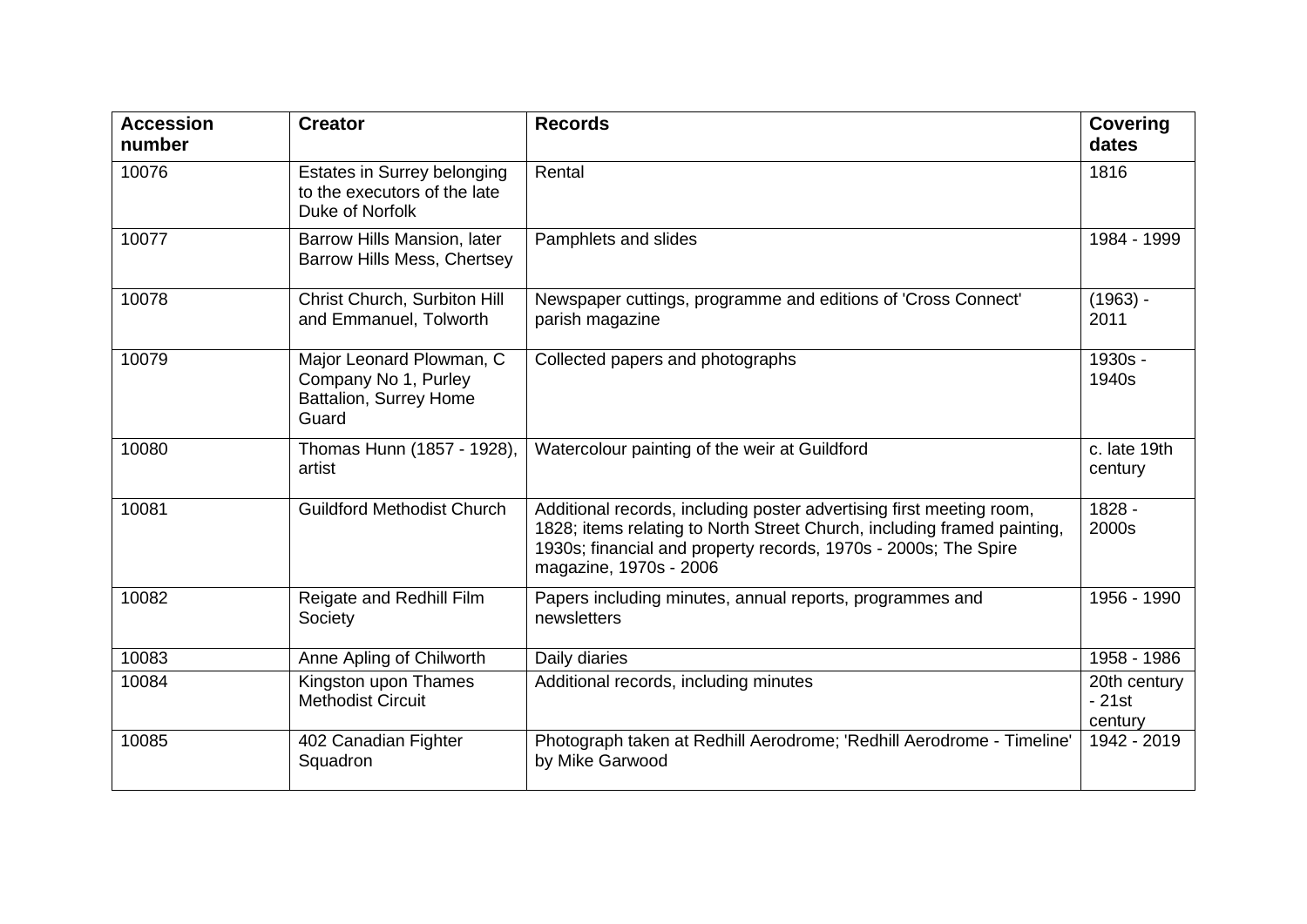| <b>Accession</b><br>number | <b>Creator</b>                                                                                                                                     | <b>Records</b>                                                                                                                                                                                                           | <b>Covering</b><br>dates |
|----------------------------|----------------------------------------------------------------------------------------------------------------------------------------------------|--------------------------------------------------------------------------------------------------------------------------------------------------------------------------------------------------------------------------|--------------------------|
| 10086                      | Walton and Weybridge<br><b>Amateur Operatic Society</b>                                                                                            | Albums of photographs, programmes and newspaper cuttings relating<br>to productions                                                                                                                                      | 1954 - 1989              |
| 10087                      | <b>Walton Court ('Birds Eye</b><br>Building'), Station Road,<br><b>Walton on Thames</b>                                                            | Plans                                                                                                                                                                                                                    | 1960s -<br>1990s         |
| 10088                      | Friends of Kingston Parish<br>Church                                                                                                               | Papers, including account books, minutes, newsletters, membership<br>lists and leaflets                                                                                                                                  | 1962 - 2016              |
| 10089                      | Weavers (formerly 1-3<br>Weavers Cottages), Weare<br>Street, Ockley                                                                                | Deeds                                                                                                                                                                                                                    | 1920 - 1953              |
| 10090                      | Sergeant David Lionel Grigg                                                                                                                        | Childhood letter to his father while at Provincial Police Orphanage,<br>Redhill, and photograph and other copy material relating to his police<br>and athletic career                                                    | 1913 -<br>(1968)         |
| 10091                      | Hoe Bridge School, Woking                                                                                                                          | Heritage (Building) Impact Assessment reports and photographs                                                                                                                                                            | 2019                     |
| 10092                      | <b>Banstead Urban District</b><br>Council, Reigate Borough<br>Council, Reigate and<br><b>Banstead Borough Council</b><br>and Surrey County Council | Year books                                                                                                                                                                                                               | 1936 - 2012              |
| 10093                      | South East England<br><b>Regional Assembly</b>                                                                                                     | Published documents relating to South East Plan                                                                                                                                                                          | 2006                     |
| 10094                      | St Nicholas, Peper Harow<br>and St Mary, Shackleford<br>parishes                                                                                   | Treasurer's account books, financial statements and correspondence,<br>1960 - 2014; file of correspondence and papers relating to the<br>Campaign for St Martha's, to raise funds for church restoration, 2001 -<br>2006 | 1960 - 2014              |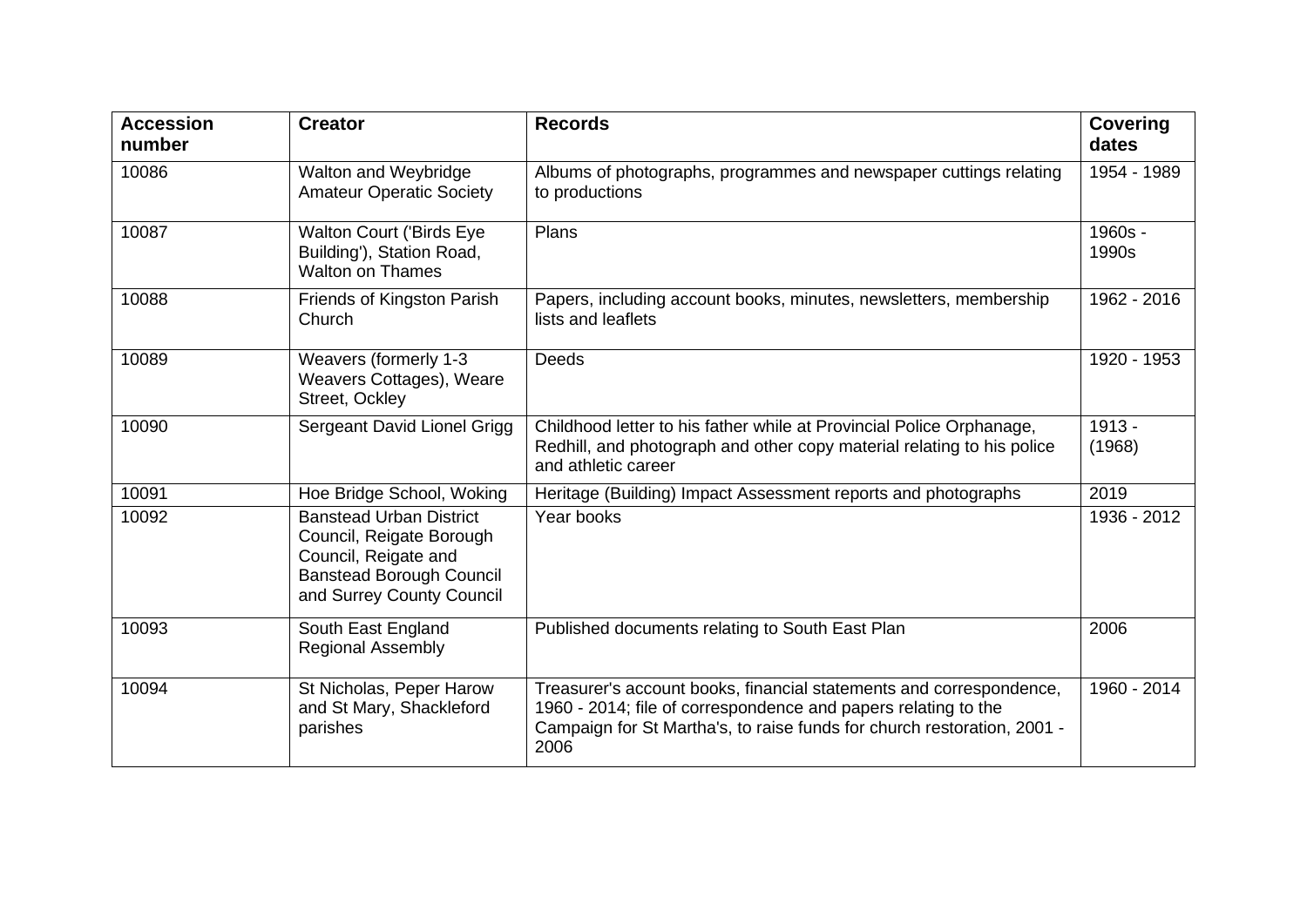| <b>Accession</b><br>number | <b>Creator</b>                                                                     | <b>Records</b>                                                                                                                                                                                                                                                                                                                                                                                                                                                                                                                                                                                                                                                                                                                          | <b>Covering</b><br>dates |
|----------------------------|------------------------------------------------------------------------------------|-----------------------------------------------------------------------------------------------------------------------------------------------------------------------------------------------------------------------------------------------------------------------------------------------------------------------------------------------------------------------------------------------------------------------------------------------------------------------------------------------------------------------------------------------------------------------------------------------------------------------------------------------------------------------------------------------------------------------------------------|--------------------------|
| 10095                      | St Luke's church and St<br>Peter's church, Reigate                                 | Parish records including registers, Parochial Church Council minutes<br>and papers, accounts and publications                                                                                                                                                                                                                                                                                                                                                                                                                                                                                                                                                                                                                           | 1871 - 2010              |
| 10096                      | <b>Whyteleafe County School</b>                                                    | Panoramic photograph                                                                                                                                                                                                                                                                                                                                                                                                                                                                                                                                                                                                                                                                                                                    | 1928                     |
| 10097                      | St Nicholas, Alfold, and St<br>John the Baptist, Loxwood                           | Additional parish records including for St Nicholas' church, Alfold,<br>Parochial Church Council and Annual Parochial Church Meeting<br>minutes, 1982 - 1987, 2005 - 2010, sequestration documents, 1955 -<br>1959, papers re church fabric and organ, and papers relating to church<br>finances, 1984 - 2012; for St John the Baptist, Loxwood, banns<br>register, 1938 - 1995, service register, 1974 - 1997; Parochial Church<br>Council, Joint Meetings of Parochial Church Councils and Annual<br>Parochial Church Meeting minutes, 1980 - 2012, church log book,<br>1973 - 1998; and for joint benefice, later parish of Alfold and Loxwood,<br>pastoral order for deanery boundaries, 1981, and parish magazines,<br>1990 - 2015 | 1938 - 2015              |
| 10098                      | Friends of Weybridge<br>Hospital                                                   | Records including minutes, correspondence, scrap book and<br>photographs, most 1990s - 2000s                                                                                                                                                                                                                                                                                                                                                                                                                                                                                                                                                                                                                                            | 1970s -<br>2019          |
| 10099                      | Brookwood Asylum, Woking                                                           | Staff salaries and wages books                                                                                                                                                                                                                                                                                                                                                                                                                                                                                                                                                                                                                                                                                                          | 1908 - 1912              |
| 10100                      | St Christopher's church,<br><b>Hinchley Wood</b>                                   | Records of Women's Wednesday Fellowship (WWF) including minutes<br>of committee meetings and AGMs, 1958 - 2016; constitution; annual<br>accounts, 1999 - 2016; annual reports for Annual Parochial Church<br>Meetings, 1988 - 2018; Secretary's and Chairman's reports for WWF<br>AGMs, 1962 - 2017; press cuttings, 1961 - 2007; and history, 2019                                                                                                                                                                                                                                                                                                                                                                                     | 1958 - 2019              |
| 10101                      | Philip Gorton of Godalming,<br>Captain of Bells at St<br>Nicholas' church, Compton | Copy and original correspondence and papers relating to<br>augmentation of bells to a peal of 6                                                                                                                                                                                                                                                                                                                                                                                                                                                                                                                                                                                                                                         | 1981 - 1995              |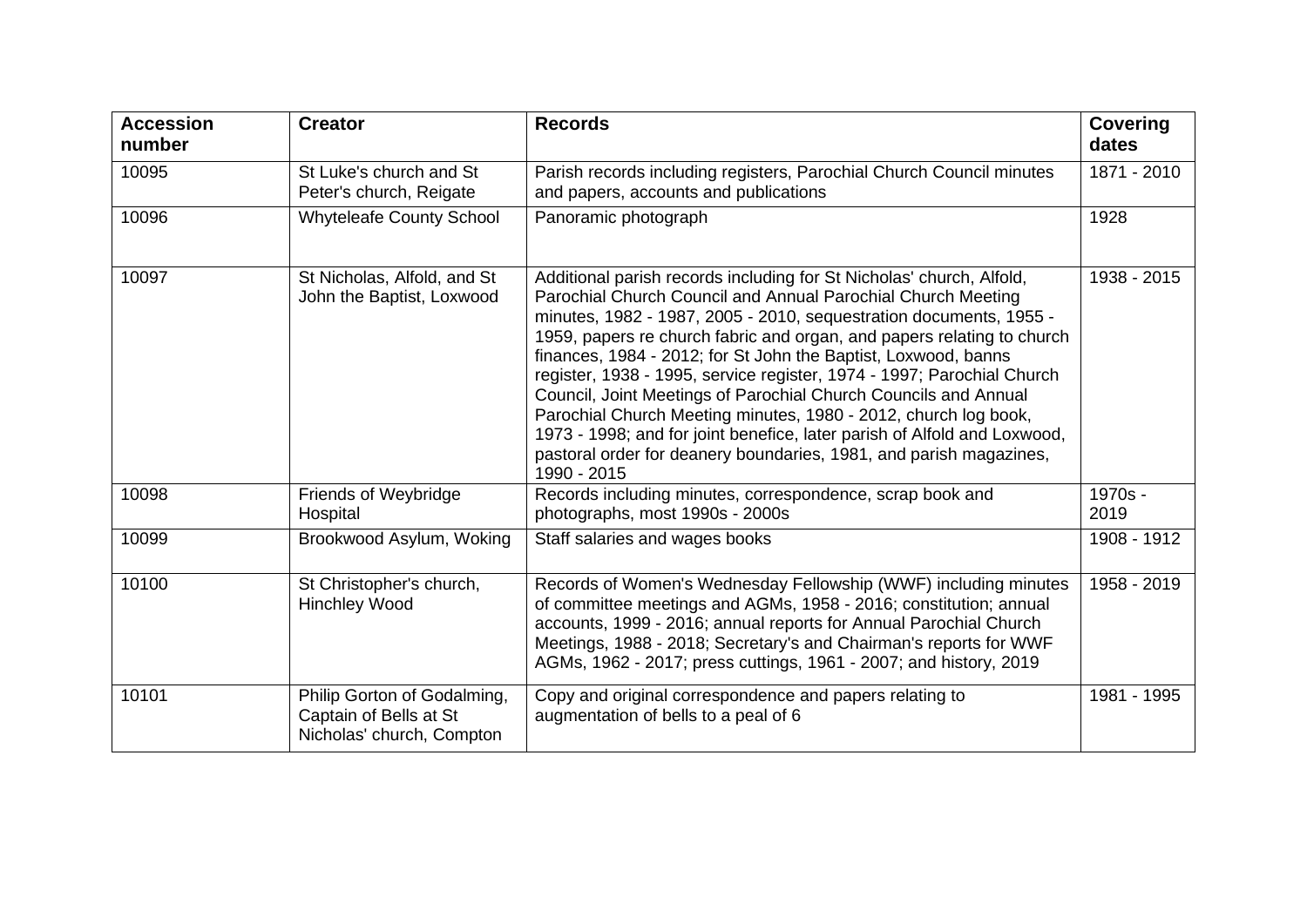| <b>Accession</b><br>number | <b>Creator</b>                                                                             | <b>Records</b>                                                                                                                                                                                                                                                                                                    | <b>Covering</b><br>dates         |
|----------------------------|--------------------------------------------------------------------------------------------|-------------------------------------------------------------------------------------------------------------------------------------------------------------------------------------------------------------------------------------------------------------------------------------------------------------------|----------------------------------|
| 10102                      | <b>Stanley Arthur Blay, Surrey</b><br>fireman and soldier in the<br>Queen's Royal Regiment | Scrapbooks of photographs and papers                                                                                                                                                                                                                                                                              | 1932 - 2016                      |
| 10103                      | Abinger Schools                                                                            | Log books and admission registers, 1873 - 2001, and class<br>photograph, c.1897 - 1898; Westcott Schools: log books, 1890 - 1988                                                                                                                                                                                  | 1873 - 2001                      |
| 10104                      | <b>Mullard/Philips Research</b><br>Laboratories, Redhill                                   | Photographs of samples of special magnets manufactured for UK<br>universities, nd [pre-1962]; copy of press obituary for Sir Peter<br>Mansfield, Nobel-prize winning physicist, (2017); and extract from<br>paper entitled 'Microscan to stereoscan at the Cambridge Instrument<br>Company' by M A Snelling, 2004 | nd [pre-<br>$1962$ ] -<br>(2017) |
| 10105                      | St Peter and St Paul church,<br>Chaldon                                                    | <b>Burial register</b>                                                                                                                                                                                                                                                                                            | 7 Jan 1813 -<br>19 Dec 2017      |
| 10106                      | <b>Chaldon Parochial Charities</b>                                                         | Disbursements ledger                                                                                                                                                                                                                                                                                              | 1895 - 2009                      |
| 10107                      | <b>British Legion, Ewhurst</b><br><b>Branch</b>                                            | Minute book                                                                                                                                                                                                                                                                                                       | 1946 - 1962                      |
| 10108                      | <b>Lands abutting Tuesley</b><br>Lane, Tuesley, Godalming                                  | Abstract of title                                                                                                                                                                                                                                                                                                 | 1939                             |
| 10109                      | Holy Trinity Church, Lyne<br>and Longcross                                                 | Marriage registers                                                                                                                                                                                                                                                                                                | 2003 - 2016                      |
| 10110                      | <b>Christina Howick</b>                                                                    | Photographs of Surrey Children's Homes, including Lesslands,<br>Godalming; Sutton Park, Guildford; and Hayes Court, Kenley, taken by<br>Christina Howick during her time as employee/matron at the homes                                                                                                          | 1947 - 1952                      |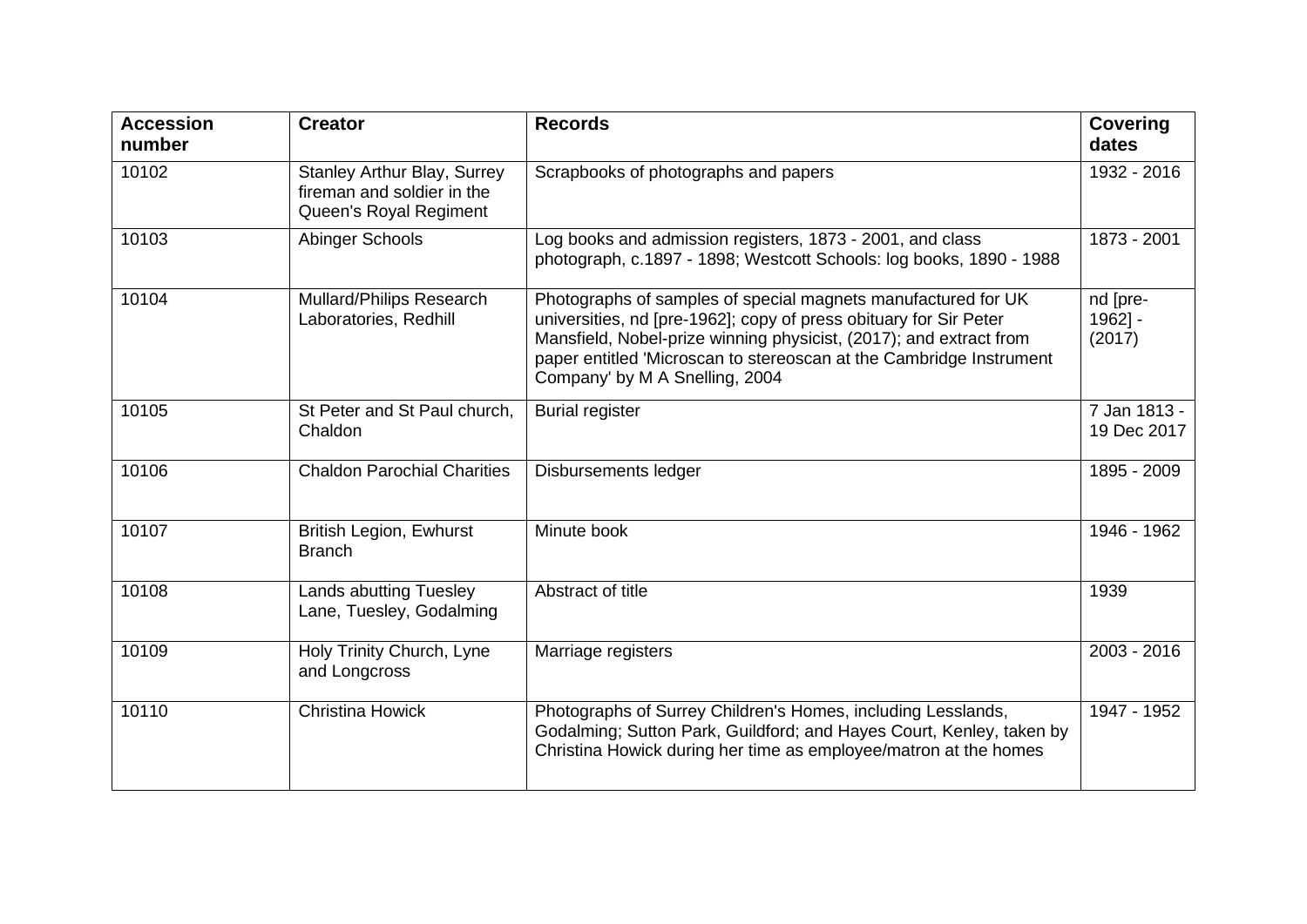| <b>Accession</b><br>number | <b>Creator</b>                                                                                                   | <b>Records</b>                                                                                                                                                                                                                                                                                                                                                                                                                                                                                                                                        | <b>Covering</b><br>dates                |
|----------------------------|------------------------------------------------------------------------------------------------------------------|-------------------------------------------------------------------------------------------------------------------------------------------------------------------------------------------------------------------------------------------------------------------------------------------------------------------------------------------------------------------------------------------------------------------------------------------------------------------------------------------------------------------------------------------------------|-----------------------------------------|
| 10111                      | St Peter and St Paul's<br>church, Ewhurst                                                                        | Papers and photographs relating to church restoration, 1979 - 1986,<br>and church hall charity, 1975                                                                                                                                                                                                                                                                                                                                                                                                                                                  | 1975 - 1986                             |
| 10112                      | <b>Guildford and District Welsh</b><br>Society                                                                   | Minutes and newspaper cuttings                                                                                                                                                                                                                                                                                                                                                                                                                                                                                                                        | 1957 - 1988                             |
| 10113                      | Soroptimist International<br><b>Reigate and District</b>                                                         | Additional records, including minutes of business meetings, 1999 -<br>2019; AGMs, 2003 - 2019; and Executive Committee, 1999 - 2019;<br>membership record, 1962 - 2017; and scrapbooks, press releases,<br>press cuttings and other selected papers relating to the activities of the<br>Club, 1963 - 2018                                                                                                                                                                                                                                            | 1962 - 2019                             |
| 10114                      | Hook Heath and Mayford<br>Society                                                                                | Newsletters, 1969 - 1973; Emmanuel church, Mayford: monthly notice<br>sheets, 1971, 1979 - 1985                                                                                                                                                                                                                                                                                                                                                                                                                                                       | 1969 - 1985                             |
| 10115                      | <b>Woking Rotary Club</b>                                                                                        | Records including minutes, accounts and papers                                                                                                                                                                                                                                                                                                                                                                                                                                                                                                        | 20th century                            |
| 10116                      | Radcliffe family of Woking                                                                                       | Oil painting of 'Zouch's Tower' near Hoe Bridge, Woking                                                                                                                                                                                                                                                                                                                                                                                                                                                                                               | nd [?19th<br>century]                   |
| 10117                      | Michael Drakeford, local<br>historian of Findon, West<br>Sussex, formerly of Hillcrest,<br>Abbotswood, Guildford | Research papers compiled in the course of writing of 'A History of<br>Abbotswood, Guildford's Most Unusual Estate' (2008), 20th cent-early<br>21st cent; original unabridged draft of book, 2007; amended copy of<br>book incorporating further information obtained post-publication, post<br>2008 - 2019; and an Addendum including the further material found<br>and the story of St Martha's Lodge, now St Martha's Priory, Chilworth,<br>a previously undiscovered house by Burlingham which the author<br>helped to save from destruction, 2009 | 20th century<br>- early 21st<br>century |
| 10118                      | Properties in Ash and<br>Yorktown, Frimley                                                                       | Deeds                                                                                                                                                                                                                                                                                                                                                                                                                                                                                                                                                 | 1895 - 1964                             |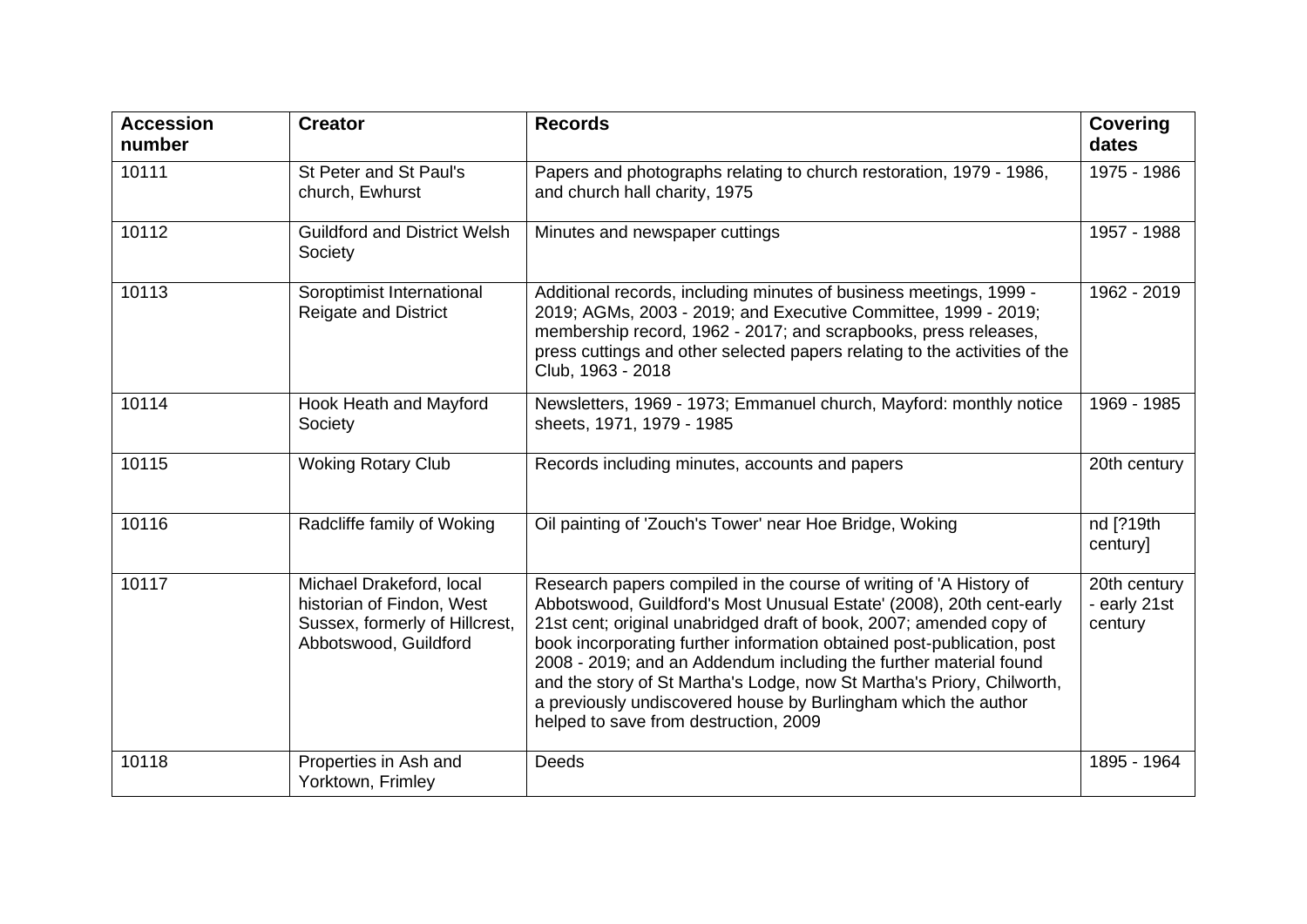| <b>Accession</b><br>number | <b>Creator</b>                                                                                                | <b>Records</b>                                                                                                                                                                                                                                                                                                                                                                                                                                                                                                                                                                                                                                     | <b>Covering</b><br>dates |
|----------------------------|---------------------------------------------------------------------------------------------------------------|----------------------------------------------------------------------------------------------------------------------------------------------------------------------------------------------------------------------------------------------------------------------------------------------------------------------------------------------------------------------------------------------------------------------------------------------------------------------------------------------------------------------------------------------------------------------------------------------------------------------------------------------------|--------------------------|
| 10119                      | <b>Surrey Constabulary</b>                                                                                    | Additional records including register of licensed premises, 1910;<br>newspaper cuttings, 1920s - 1979; photographs and papers, 1850 -<br>1900s and Police Gazette, 1886                                                                                                                                                                                                                                                                                                                                                                                                                                                                            | 1850 - 1979              |
| 10120                      | Crawley family of South<br>London                                                                             | Photographs of the family at Penton Hook Lock, Staines, nd [c.1927 -<br>1930s]; and postcards of Penton Hook Lock and the Thames at<br>Laleham, [early 1910s] - 1926                                                                                                                                                                                                                                                                                                                                                                                                                                                                               | nd [?1915] -<br>1926     |
| 10121                      | Dennis Brothers Ltd of<br>Guildford, specialist vehicle<br>manufacturers                                      | Additional records, including copy board minutes, brochures, publicity<br>material and photographs                                                                                                                                                                                                                                                                                                                                                                                                                                                                                                                                                 | 20th century             |
| 10122                      | Alexander Walter McKay<br>Grant-Nelson, ARIBA (1920<br>- 1981), architect for Surrey<br><b>County Council</b> | Folders of architectural drawings of buildings for Surrey Fire Brigade (4<br>folders), Surrey Police (1 folder and 1 roll), Gipsy Hill Training College,<br>Kingston Hill (1 folder), Banstead Ambulance Station (1 folder), County<br>Primary School, West Street, Farnham (1 folder), Kingsmead, Grove<br>Road, Richmond, nurses home, for County Welfare Committee (1)<br>folder), Linton Lane Secondary School, Epsom (1 folder), Brooklands<br>Technical College (1 folder), Forbes House, Ham Common, for County<br>Welfare Committee (1 folder), Esher Central Library (1 folder),<br>Administration block for secondary schools (1 folder) | c.1950 -<br>1957         |
| 10123                      | Brookwood Hospital, Woking                                                                                    | Supplier receipts, invoices and quotations                                                                                                                                                                                                                                                                                                                                                                                                                                                                                                                                                                                                         | 1872 - 1905              |
| 10124                      | <b>Guildford Methodist Circuit</b>                                                                            | Baptism registers, 1842 - 1896; Guildford Methodist Church: baptism<br>registers, 1894 - 1987; marriage registers, 1900 - 1997                                                                                                                                                                                                                                                                                                                                                                                                                                                                                                                     | 1842 - 1997              |
| 10125                      | <b>Surrey County Prison</b><br>[Wandsworth House of<br>Correction]                                            | Plan showing elevation of residences and gateway by George Locke<br>and Thomas Nesham                                                                                                                                                                                                                                                                                                                                                                                                                                                                                                                                                              | c.1850                   |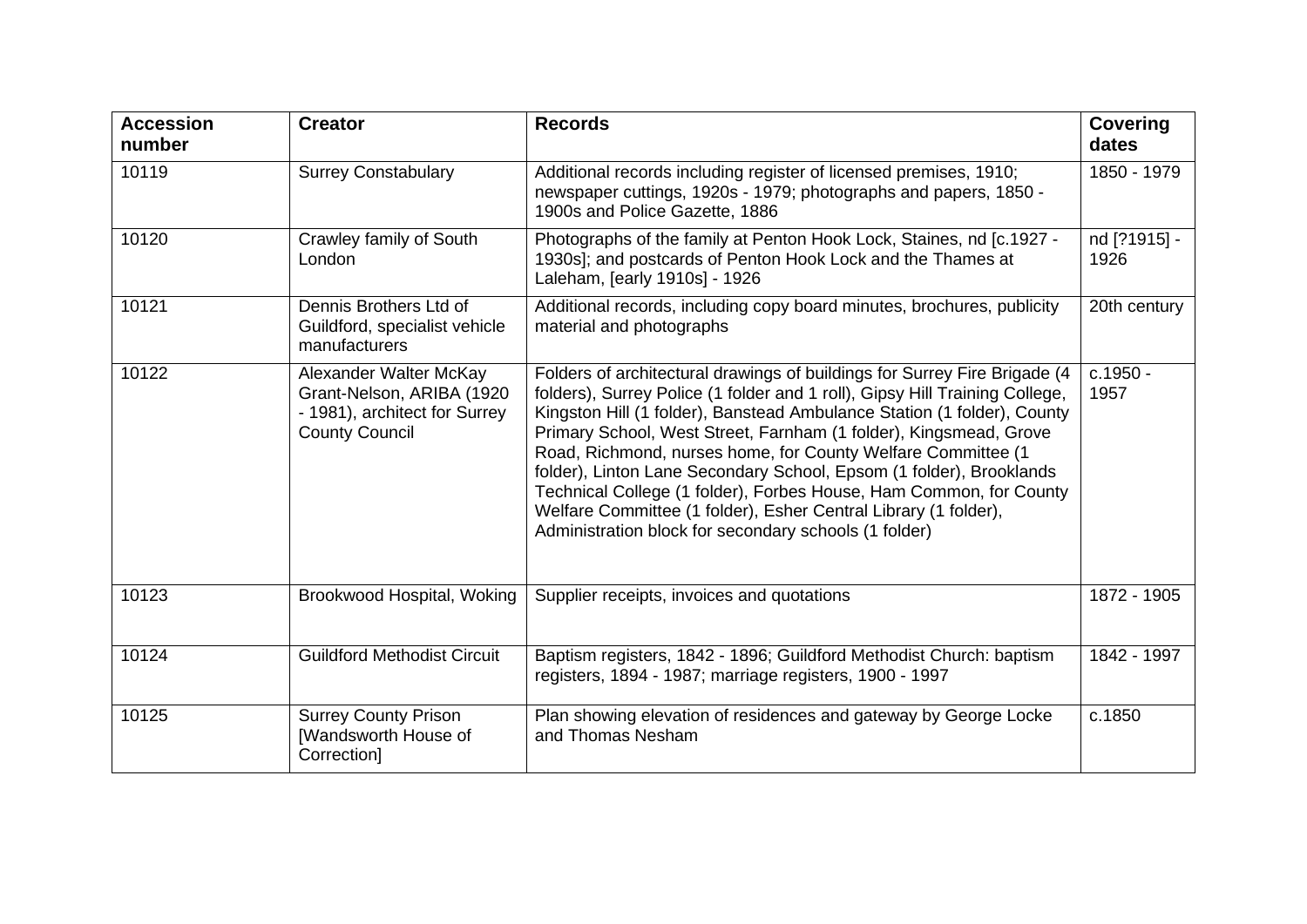| <b>Accession</b><br>number | <b>Creator</b>                                                                | <b>Records</b>                                                                                                                                                                                                                                                                                                                                                                                                                                                                                                                                                                                                                               | <b>Covering</b><br>dates |
|----------------------------|-------------------------------------------------------------------------------|----------------------------------------------------------------------------------------------------------------------------------------------------------------------------------------------------------------------------------------------------------------------------------------------------------------------------------------------------------------------------------------------------------------------------------------------------------------------------------------------------------------------------------------------------------------------------------------------------------------------------------------------|--------------------------|
| 10126                      | <b>Puttenham Parish Council</b>                                               | Records including minute books, 1891 - 2012, burial ground records,<br>accounts and declarations of acceptance of office                                                                                                                                                                                                                                                                                                                                                                                                                                                                                                                     | 1837 - 2012              |
| 10127                      | <b>Surrey and Borders</b><br>Partnership NHS Trust and<br>predecessors        | <b>Board minutes</b>                                                                                                                                                                                                                                                                                                                                                                                                                                                                                                                                                                                                                         | 1994 - 1999              |
| CC1081                     | <b>Surrey County Council</b>                                                  | Minutes of County Council, 2017 - 2018; Cabinet Committee, 2017 -<br>2018; Planning and Regulatory Committee, 2016 - 2017; Audit &<br>Governance Committee, 2016 - 2018; Overview and Budget Scrutiny<br>Board, 2017 - 2018; People, Performance and Development<br>Committee, 2017 - 2018; Health and Wellbeing Board, 2016 - 2018;<br>Surrey Pension Fund Committee, 2016 - 2017; Surrey Police and<br>Crime Panel, 2016 - 2018; Social Care Services Board, 2016 - 2017;<br>Surrey Local Pension Board, 2015 - 2018; Wellbeing and Health<br>Scrutiny Board, 2016 - 2017; Environment and Infrastructure Select<br>Committee, 2017 - 2018 | $2015 - 2018$            |
| CC1136                     | <b>Grayswood Primary School</b>                                               | Additional admission register and punishment book                                                                                                                                                                                                                                                                                                                                                                                                                                                                                                                                                                                            | 1909 - 2010              |
| CC1140                     | <b>SCC Local Committees in</b><br>Guildford, Mole Valley,<br>Waverley, Woking | <b>Minutes</b>                                                                                                                                                                                                                                                                                                                                                                                                                                                                                                                                                                                                                               | 2014 - 2018              |
| CC1273                     | Clarendon Primary School,<br>Ashford                                          | Staff photographs                                                                                                                                                                                                                                                                                                                                                                                                                                                                                                                                                                                                                            | 1972 -<br>1990s          |
| CC1274                     | <b>Heritage Conservation Team</b>                                             | Annotated handbook and slides relating to Vernacular Architecture<br><b>Group Conference</b>                                                                                                                                                                                                                                                                                                                                                                                                                                                                                                                                                 | 1975                     |
| CC1275                     | <b>Surrey Historic Environment</b><br>Record                                  | Research files relating to history of Shepperton, [1842] - 1972, and<br>Sunbury, [1890] - 1968                                                                                                                                                                                                                                                                                                                                                                                                                                                                                                                                               | $[1842] -$<br>1972       |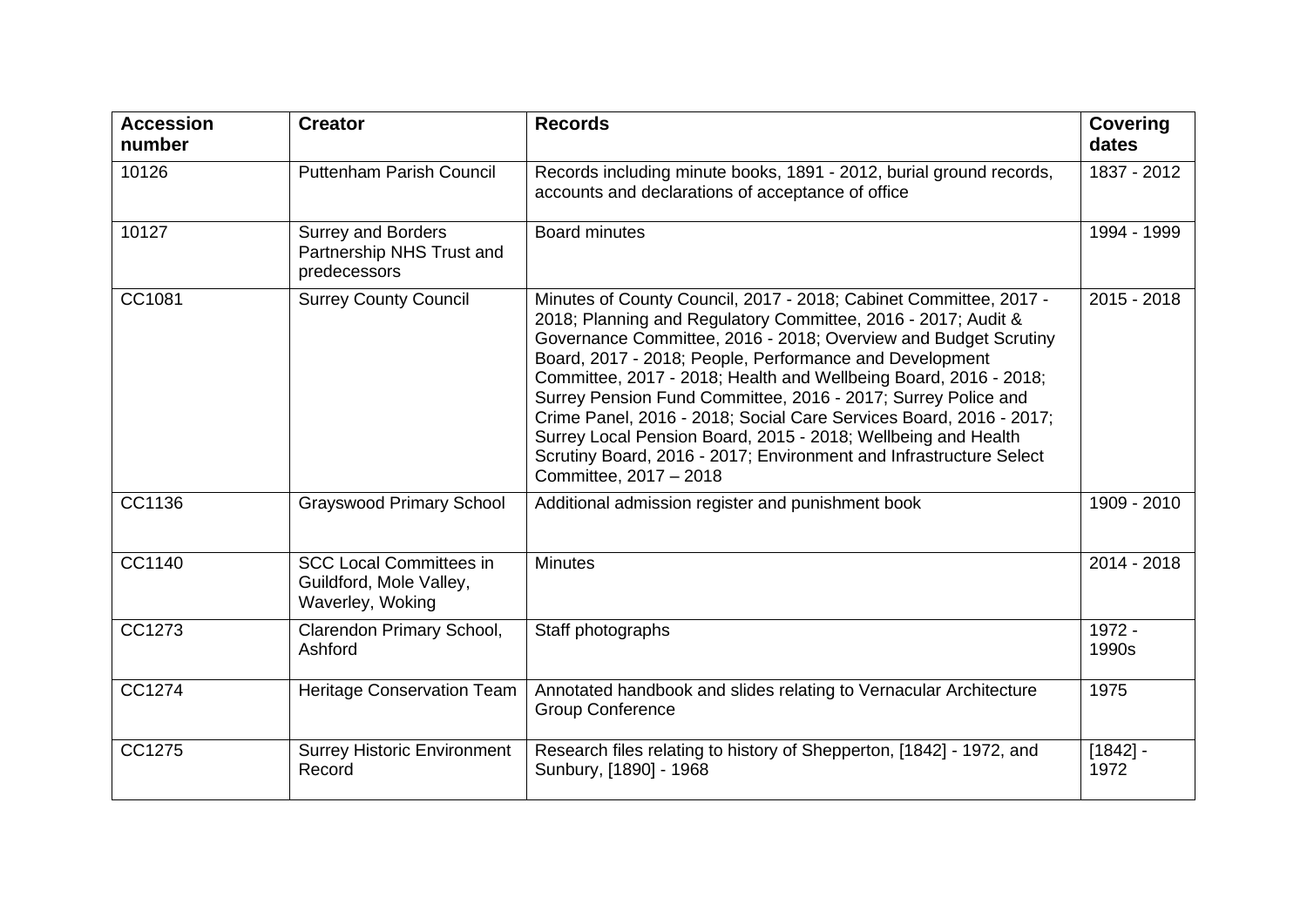| <b>Accession</b><br>number | <b>Creator</b>                                              | <b>Records</b>                                                                                                                                                                                                                                   | <b>Covering</b><br>dates |
|----------------------------|-------------------------------------------------------------|--------------------------------------------------------------------------------------------------------------------------------------------------------------------------------------------------------------------------------------------------|--------------------------|
| CC1276                     | <b>Woking Library</b>                                       | Records, including plans, publications and photographs                                                                                                                                                                                           | $(1955) -$<br>2012       |
| CC1277                     | <b>Surrey County Council</b><br><b>Finance Department</b>   | Children's homes register                                                                                                                                                                                                                        | 1971 - 1972              |
| CC1278                     | Kings Manor School,<br>Guildford, and predecessors          | Governors' minutes and log books                                                                                                                                                                                                                 | 1955 - 2000              |
| CC1279                     | <b>Surrey County Council</b><br><b>Education Department</b> | Minutes and papers of Leadership Team, Principal Management<br>meetings and various consultative working groups and project groups<br>relating to strategy and policy                                                                            | 1991 - 2006              |
| CC1280                     | <b>Surrey County Council</b><br><b>Finance Department</b>   | Accounts and papers of Surrey Care Trust, 1983 - 1993; Surrey<br>midwives registers of cases, 1934 - 1938; public works loans deeds<br>relating to Surrey Boards of Guardians; record cards of capital assets                                    | 20th century             |
| CC1281                     | <b>Surrey County Council</b><br><b>Property Services</b>    | Records, including relating to County Hall, acquisition of land and<br>smallholdings, land drainage and Surrey Access Forum                                                                                                                      | 1925 - 1996              |
| CC1282                     | <b>Surrey Fire and Rescue</b><br>Service                    | Means of Escape Form, Royston Engineering Co Ltd, Byfleet                                                                                                                                                                                        | 1965                     |
| ESR/6/10                   | 5th Battalion, East Surrey<br>Regiment                      | Copy photographs of battalion parade, [?Cawnpore], India, nd [1915];<br>and 5th East Surrey Regiment Royal Army Temperance Association<br>[RATA] members, Cawnpore, 1915; and copy of studio portrait<br>photograph of unidentified sergeant, nd | (nd [1915])              |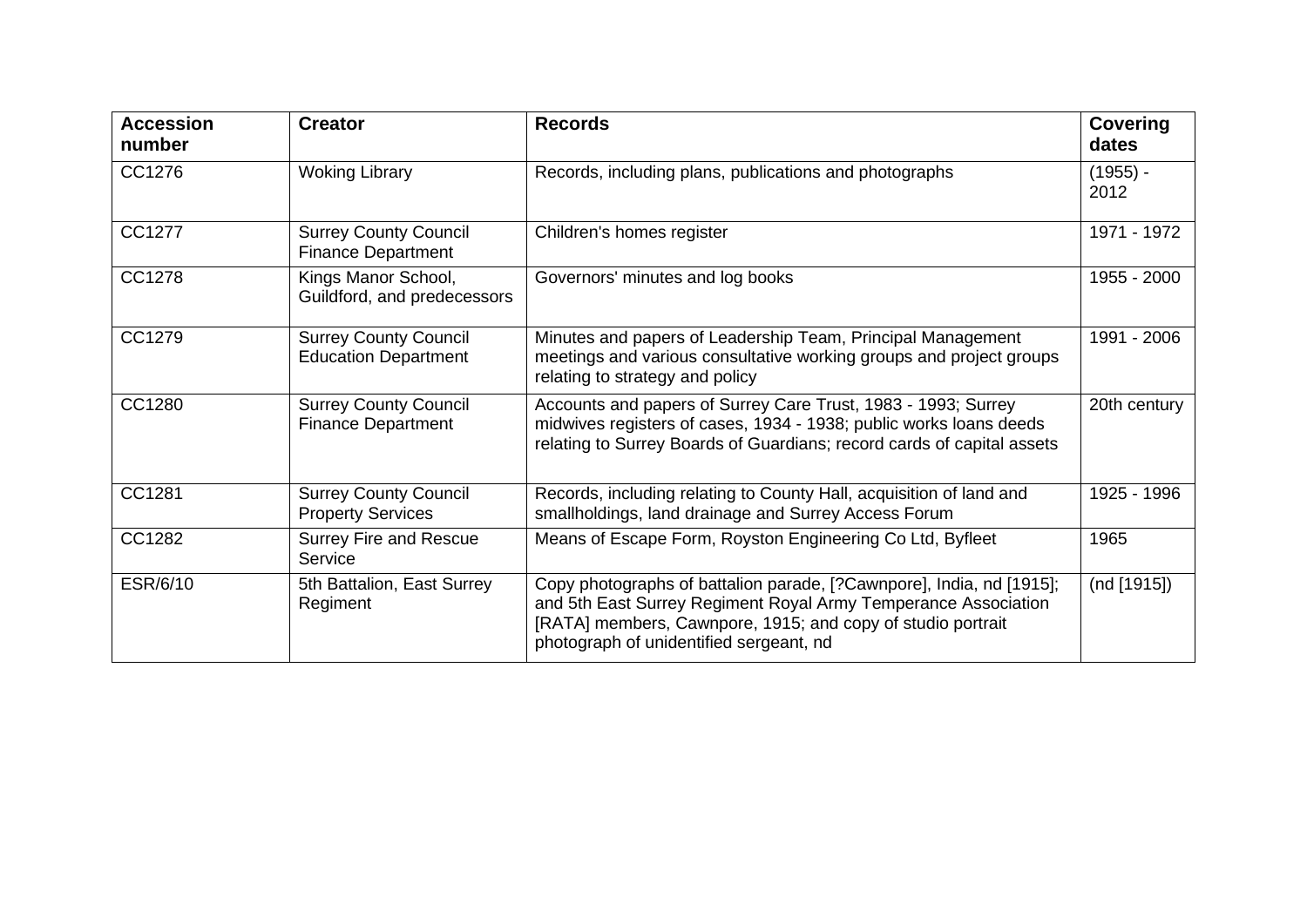| <b>Accession</b><br>number | <b>Creator</b>                                                                                                   | <b>Records</b>                                                                                                                                                                                                                                                                                                                                                                                                                                                                                                                        | <b>Covering</b><br>dates |
|----------------------------|------------------------------------------------------------------------------------------------------------------|---------------------------------------------------------------------------------------------------------------------------------------------------------------------------------------------------------------------------------------------------------------------------------------------------------------------------------------------------------------------------------------------------------------------------------------------------------------------------------------------------------------------------------------|--------------------------|
| ESR/25/BIRT                | <b>Captain Wilfred Beckett Birt</b><br>(1880 - 1916), 9th (Service)<br><b>Battalion, East Surrey</b><br>Regiment | Additional records including pre-marriage letters to his future wife,<br>1908 - 1913; wedding photograph album, 1910; letters to his wife<br>during his time with the East Surreys, 1914 - 1915; letters to and from<br>his wife, sister, aunt and others during his time as a prisoner of war in<br>Germany, 1915 - 1916; bundle of correspondence and papers relating<br>to his death, 1916; and chronology, itemised list of letters in this<br>collection, and research paper on Captain Birt, compiled by Sydney<br>Davies, 2019 | 1908 - 2019              |
| ESR/25/NORH                | Lieutenant Henry Basil<br>North, East Surrey Regiment                                                            | Photographs                                                                                                                                                                                                                                                                                                                                                                                                                                                                                                                           | c.1930s -<br>1943        |
| ESR/25/GODD                | <b>Corporal William Henry</b><br>Goddard, 1st Battalion, East<br><b>Surrey Regiment</b>                          | Photographs and photocopy of service papers                                                                                                                                                                                                                                                                                                                                                                                                                                                                                           | 1930s -<br>1940s         |
| ESR/25/MOTT                | Private Walter Andrew Mott,<br>1/6th Battalion East Surrey<br>Regiment                                           | Copy of diary of voyage to India, 1914, and copy photographs of East<br>Surrey troops in India                                                                                                                                                                                                                                                                                                                                                                                                                                        | $1914 -$<br>[?1918]      |
| ESR/25/EV                  | Sergeant John Patrick<br>Evans, 2nd Battalion, East<br><b>Surrey Regiment</b>                                    | Photograph album relating to service in East and Sudan, family letters<br>and photographs                                                                                                                                                                                                                                                                                                                                                                                                                                             | c.1935 -<br>1976         |
| ESR/25/EDWW                | <b>Captain William Alfred</b><br>George Edwards (1901 -<br>1973), East Surrey<br>Regiment                        | Photographs and service records                                                                                                                                                                                                                                                                                                                                                                                                                                                                                                       | 1920s -<br>1940s         |
| ESR/25/CRAIG               | Sergeant James Robert<br>Craig, East Surrey Regiment                                                             | Service book and related papers                                                                                                                                                                                                                                                                                                                                                                                                                                                                                                       | 1940 - 1946              |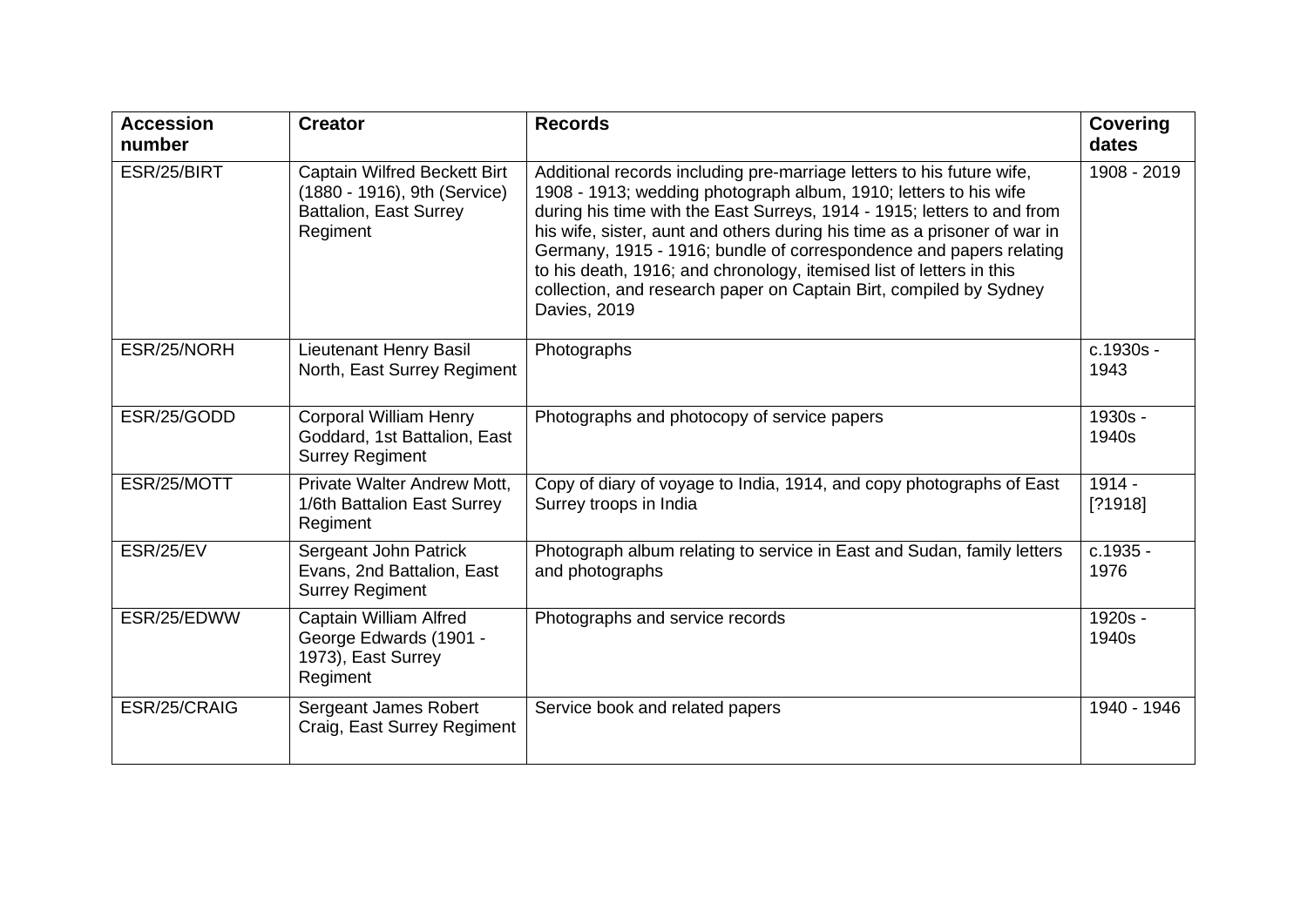| <b>Accession</b><br>number | <b>Creator</b>                                                                                                                                                                  | <b>Records</b>                                                                                                                                                                                                                                                                                                                                                                                                                                                                                                                                                                                    | <b>Covering</b><br>dates |
|----------------------------|---------------------------------------------------------------------------------------------------------------------------------------------------------------------------------|---------------------------------------------------------------------------------------------------------------------------------------------------------------------------------------------------------------------------------------------------------------------------------------------------------------------------------------------------------------------------------------------------------------------------------------------------------------------------------------------------------------------------------------------------------------------------------------------------|--------------------------|
| <b>MIL</b>                 | St John the Evangelist<br>church, Milford                                                                                                                                       | Registers and Parochial Church Council correspondence                                                                                                                                                                                                                                                                                                                                                                                                                                                                                                                                             | 1914 - 2013              |
| QRWS/30/GROVGL             | Captain Geoffrey Lancaster<br>Groves (1896 - 1947),<br>1st/4th Battalion, Queen's<br><b>Royal West Surrey</b><br>Regiment                                                       | Papers relating to service in India in World War I, including diaries,<br>1914 - 1918; Darjeeling diary with transcript, 1915; 'To Kashmir on a<br>miniature lightweight', 1916; photograph albums, loose identified and<br>unidentified photographs and negatives, c.1914 - 1918; printouts from<br>Peter Charlesworth Collection website; note relating to the history and<br>provenance of the photograph albums and diaries and biographical<br>details of Geoffrey Groves, by Geoff Anderson, 2019; CD containing<br>digital copies of photograph albums, diaries, transcripts and biography | 1914 - 1918              |
| QRWS/30/WHITH              | Herbert White, 1/5th<br>Battalion, Queen's Royal<br><b>West Surrey Regiment</b>                                                                                                 | Diaries, letters and postcards of his time in Mesopotamia and India<br>whilst on active service                                                                                                                                                                                                                                                                                                                                                                                                                                                                                                   | 1914 - 1919              |
| QRWS/30/STROU              | Sergeant Major Peter<br>Graham Stroud (1918 -<br>2001), 1/5th Battalion,<br>Queen's Royal West Surrey<br>Regiment, and Pamela<br>Patricia Stroud, née<br>Robinson (1922 - 2016) | Scrapbooks, World War II publications and commemorative items,<br>c.1939 - 1995; medals, badges and shield (to be passed to Surrey<br>Infantry Museum); history of Godalming church                                                                                                                                                                                                                                                                                                                                                                                                               | c.1939 -<br>1995         |
| <b>SGW/18</b>              | John St Loe Strachey (1860<br>- 1927, journalist and<br>newspaper proprietor of<br><b>Newlands Corner</b>                                                                       | Strachey 'Willing' Badge, issued by Strachey as High Sheriff of Surrey<br>to men who volunteered but were prevented from serving                                                                                                                                                                                                                                                                                                                                                                                                                                                                  | 1914                     |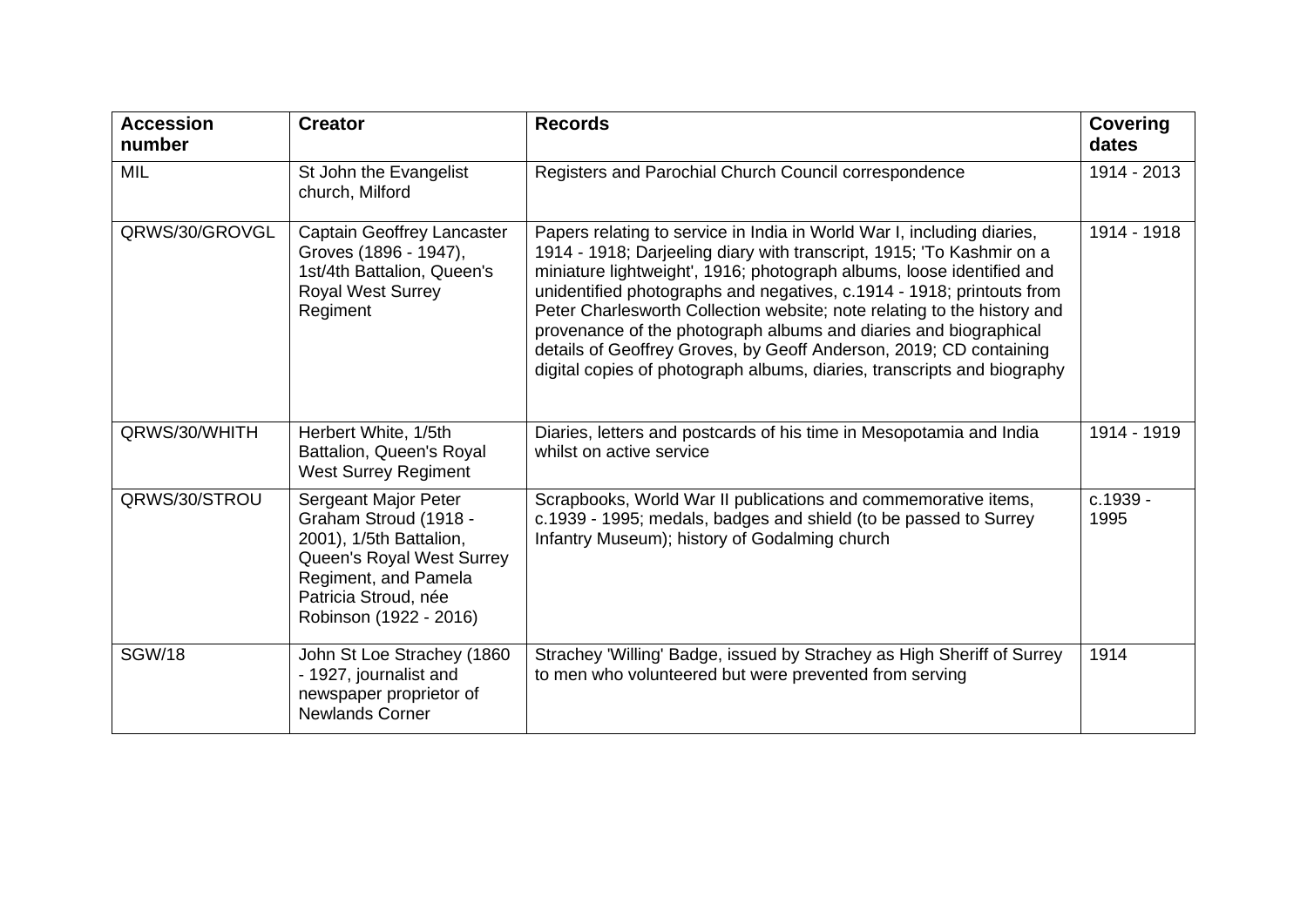| <b>Accession</b><br>number | <b>Creator</b>                                                                                                                                                            | <b>Records</b>                                                                                                                                                                                                                                      | <b>Covering</b><br>dates |
|----------------------------|---------------------------------------------------------------------------------------------------------------------------------------------------------------------------|-----------------------------------------------------------------------------------------------------------------------------------------------------------------------------------------------------------------------------------------------------|--------------------------|
| <b>SGW/19</b>              | Arthur Leevers of Western<br>Australia, civilian munitions<br>volunteer at Gordon Watney<br>Ltd, aircraft engine<br>manufacturers of<br>Addlestone, during World<br>War I | Photographs                                                                                                                                                                                                                                         | $(1917 -$<br>1918)       |
| <b>SGW/20</b>              | Gingell family of Weybridge<br>and Addlestone                                                                                                                             | Photographs, postcards, papers, medals and artefacts relating to the<br>family and service of the five eldest sons in World War I                                                                                                                   | c.1900 -<br>1940s        |
| SP/4286                    | Ongar Hill House,<br>Addlestone                                                                                                                                           | Sale particulars                                                                                                                                                                                                                                    | 1907                     |
| Z/142                      | Susanna Grece, née<br>Constable (1790 - 1879), of<br><b>Horley and Reigate</b>                                                                                            | Journal                                                                                                                                                                                                                                             | 1836 - 1842              |
| Z/330                      | Southern Railway Servants'<br>Orphanage, later Woking<br>Homes, Woking                                                                                                    | Additional photographs, publicity brochures and copied extracts from<br>Southern Railway and British Rail staff magazines, including Founders<br>Day programme, 1914, annual reports, 1917 and 1937, and<br>programme for opening of new wing, 1935 | 1914 - 2009              |
| Z/534                      | No 2 Platoon 'D' Coy, Surrey<br>Home Guard                                                                                                                                | Photograph                                                                                                                                                                                                                                          | nd [1940 x<br>1944]      |
| Z/560                      | Stoatley Rough School,<br>Haslemere                                                                                                                                       | Photocopies of school magazine article, 1992, and 'Haslemere Herald'<br>news article, 2004                                                                                                                                                          | $(1992 -$<br>2004)       |
| Z/707                      | Karl Löwit (1887 - 1965) of<br><b>Bohemia and Albury</b>                                                                                                                  | Journal of his life as a Sudeten refugee in Surrey, 1938 - 1941                                                                                                                                                                                     | 2018                     |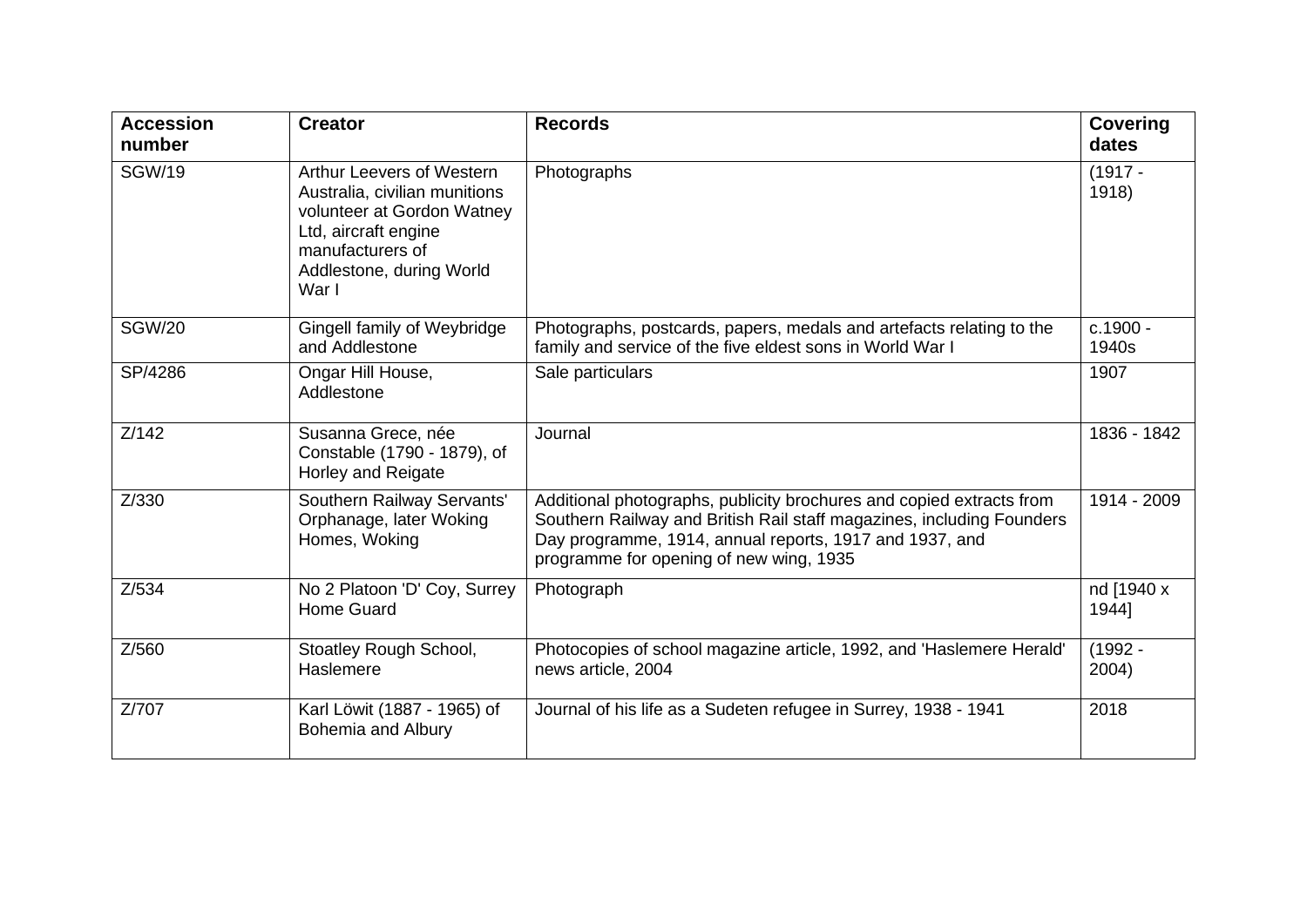| <b>Accession</b><br>number | <b>Creator</b>                                                                                                                                                                                 | <b>Records</b>                                                                                                                                                                                                                                                                                                                                                                                                                                                                          | <b>Covering</b><br>dates |
|----------------------------|------------------------------------------------------------------------------------------------------------------------------------------------------------------------------------------------|-----------------------------------------------------------------------------------------------------------------------------------------------------------------------------------------------------------------------------------------------------------------------------------------------------------------------------------------------------------------------------------------------------------------------------------------------------------------------------------------|--------------------------|
| Z/708                      | Harriet Blessley (1873 -<br>1964) of Portsmouth                                                                                                                                                | Transcript of an extract from her diary describing her journey through<br>Surrey on the women's suffrage pilgrimage to Hype Park, London<br>(printed copies from PDF and digital copies)                                                                                                                                                                                                                                                                                                | 1913                     |
| Z/709                      | Auerbach family of Reigate                                                                                                                                                                     | Copies of photographs of Albert and Harold Auerbach taken during<br>First World War training at Woodcote Park, Epsom, and on leave at<br>Cheam (1914 - 1917); an article on Albert Auerbach in 'Around Ealing'<br>(2013); genealogical research papers of Patricia Aubrey relating to<br>Helena and Julius Auerbach of Reigate (2012); illustrated card from<br>Hethersett, Reigate (1902); book on 'Dreyfus & Company Limited: A<br>Short History of the Company 1866 - 1952' (c.1952) | 1902 - 2013              |
| Z/710                      | <b>Richard Henry Duley</b>                                                                                                                                                                     | Watercolour painting (digital print) of St John's church, North<br>Holmwood                                                                                                                                                                                                                                                                                                                                                                                                             | c.1880                   |
| Z/711                      | Ethel Smyth (1858 - 1944),<br>composer and suffragette of<br>Woking                                                                                                                            | A Fresh Start', unpublished memoir, prints from digital images of<br>manuscript memoir p.1-46                                                                                                                                                                                                                                                                                                                                                                                           | c.1941                   |
| Z/712                      | Eleanor Catherine (Kitty)<br>Milroy, artist, of Hale                                                                                                                                           | Collected items and research relating to the murals at St Mark's<br>Church, Hale                                                                                                                                                                                                                                                                                                                                                                                                        | 2018                     |
| Z/713                      | Hook Heath Garage, Woking                                                                                                                                                                      | Photographs and biographical information on John Doran MacDonald,<br>the owner                                                                                                                                                                                                                                                                                                                                                                                                          | $(1911 -$<br>1920)       |
| Z/714                      | Mrs Louise Zubaidah Ahmad<br>(née Oettinger), later Drew<br>(1908 - 2006), of Woking,<br>wife of the late Dr Mirza<br>Aziz-ur-Rahman (d.1937),<br>former Imam of the Berlin<br>Mosque, Germany | Two captioned photograph albums dedicated to her only child, Suhail<br>Ahmad (b.1949), 1937 - 1958; and Woking Urban District Council rent<br>record card, 1959 - 1960; Suhail Ahmad of Woking (b.1949): research<br>papers relating to his mother and her family, 2012 - 2018                                                                                                                                                                                                          | $(1937) -$<br>2018       |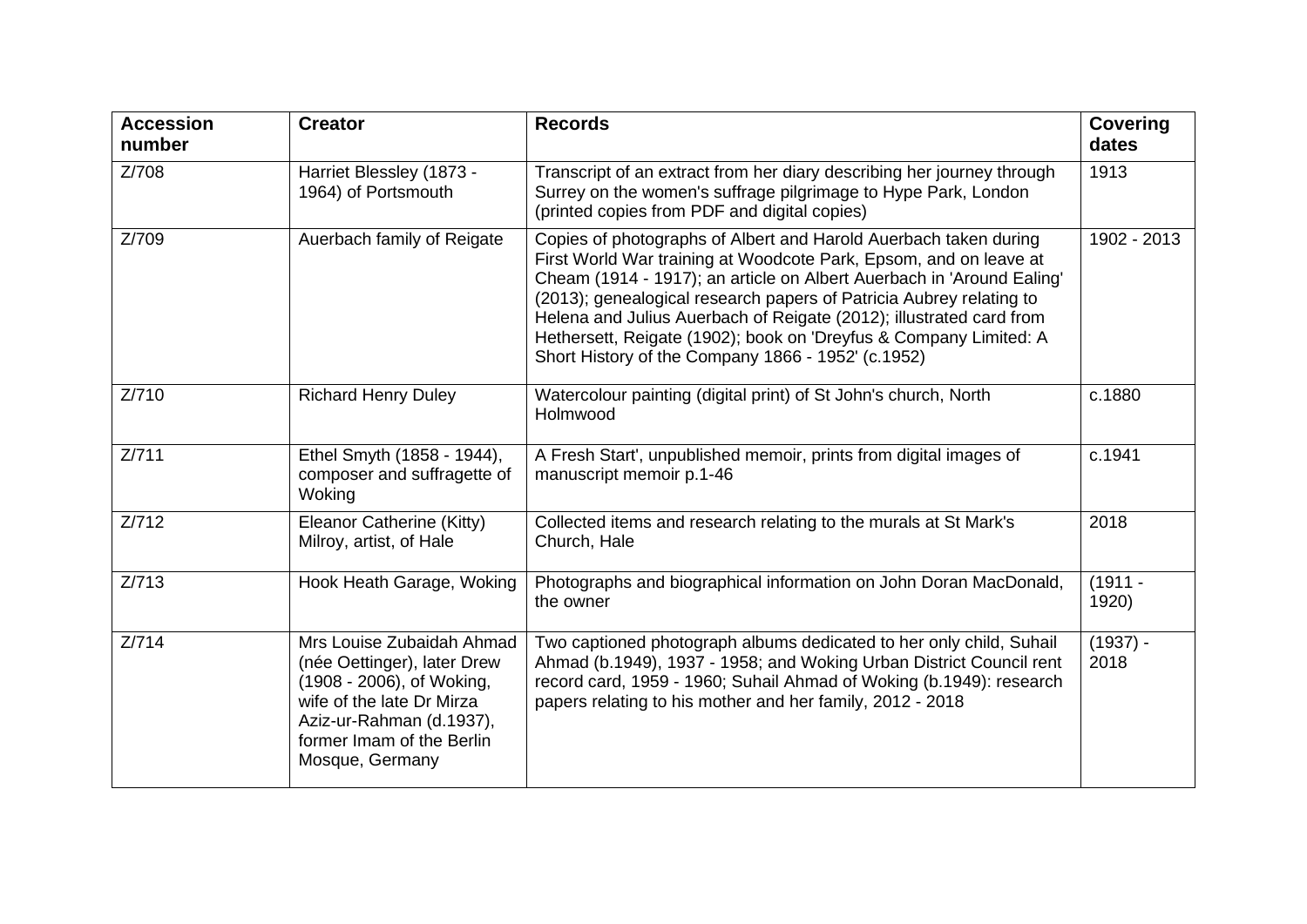| <b>Accession</b><br>number | <b>Creator</b>                                                                                              | <b>Records</b>                                                                                                                                                                                                                                                                                      | <b>Covering</b><br>dates |
|----------------------------|-------------------------------------------------------------------------------------------------------------|-----------------------------------------------------------------------------------------------------------------------------------------------------------------------------------------------------------------------------------------------------------------------------------------------------|--------------------------|
| Z/715                      | Chobham Ex-Service Men's<br><b>Band</b>                                                                     | Photograph by Sidney Francis                                                                                                                                                                                                                                                                        | 1931                     |
| Z/717                      | Honour and Scott families of<br>Warlingham                                                                  | Photographs of [Scott] family gathering at Fickleshole Farm,<br>Warlingham, and members of both families posing with F W Honour<br>Builders cart, The Green, Warlingham                                                                                                                             | nd [1910s]               |
| Z/718                      | Hillside, Nork, Banstead                                                                                    | Photographs, deed and sale particulars                                                                                                                                                                                                                                                              | (1930s)                  |
| Z/719                      | Martinsyde Ltd, aircraft and<br>motorcycle manufacturers,<br>Brooklands (Weybridge) and<br>Maybury (Woking) | Photographs                                                                                                                                                                                                                                                                                         | (1910s)                  |
| Z/720                      | Wye family of Woking                                                                                        | Photograph                                                                                                                                                                                                                                                                                          | c.1911                   |
| Z/721                      | <b>Betty Hobey</b>                                                                                          | Copy school report of Betty Hobey, while evacuee from Fulham at<br>Monument Hill Central School, Woking                                                                                                                                                                                             | 1940                     |
| Z/722                      | Julian Wiltshire (b.1934),<br>evacuee of Caterham on the<br>Hill                                            | Photocopies of his and teachers' letters sent home to his parents from<br>Tintagel, Cornwall, 1940 - 1942; precis of his memories of what<br>transpired before and after he left Caterham, 2019; and copy of press<br>cutting, 1979, relating to plane crash on Manor Avenue, Caterham,<br>Aug 1940 | $(1940) -$<br>2019       |
| Z/723                      | Gerald O'Coffey, Woking<br>artist                                                                           | Paintings in acrylic of Surrey buildings (digital copy)                                                                                                                                                                                                                                             | 1992 - 2013              |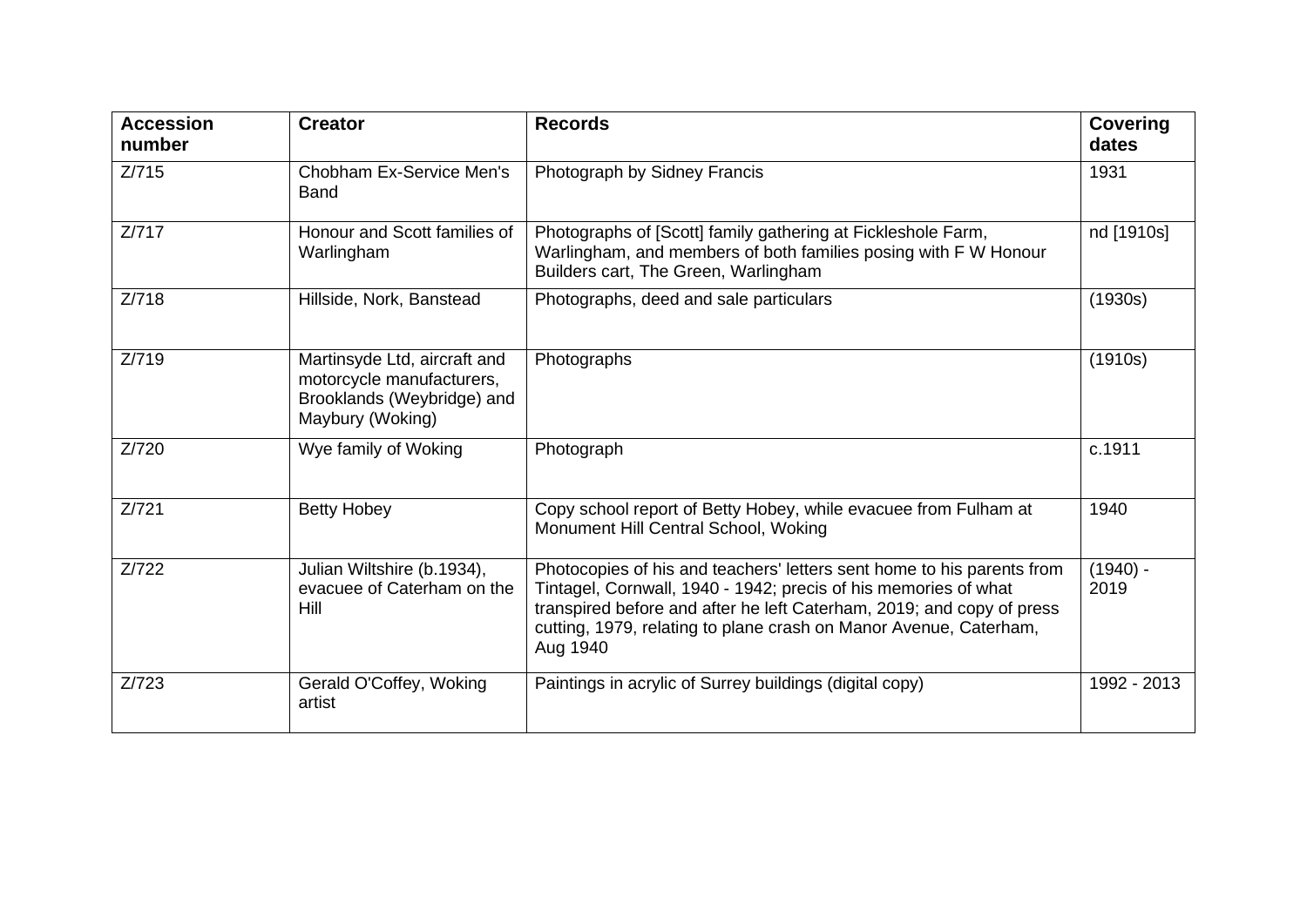| <b>Accession</b><br>number | <b>Creator</b>                                                                                           | <b>Records</b>                                                                                                                                                                                                                                                               | <b>Covering</b><br>dates |
|----------------------------|----------------------------------------------------------------------------------------------------------|------------------------------------------------------------------------------------------------------------------------------------------------------------------------------------------------------------------------------------------------------------------------------|--------------------------|
| Z/724                      | Henry Tewsley (1824 -<br>1879) of Mortlake, later of<br>Victoria, Australia, and<br>Dunedin, New Zealand | Photographs of documents and of family members                                                                                                                                                                                                                               | $[1846 -$<br>1863]       |
| Z/725                      | <b>Godalming British Schools</b>                                                                         | Pages from annual reports and notice and report (1875) concerning<br>school attendance in the parish                                                                                                                                                                         | 1861 - 1890              |
| Z/726                      | Private Alf R Langstaff,<br>156th Canadian Infantry<br>Battalion, Witley Camp                            | Digital scanned copies of 3 postcards sent by him while in Witley<br>Camp, to his mother in Spencerville, Ontario                                                                                                                                                            | 1918                     |
| Z/727                      | Goldhawk family of Hazel<br>Hall, Peaslake, Shere                                                        | Watercolour paintings and pencil sketches of scenes in Shere and<br>Ewhurst                                                                                                                                                                                                  | $(1855 -$<br>1860)       |
| Z/728                      | <b>Colin Turner of West</b><br>Molesey                                                                   | Copies of photographs of petrol pumps and garages in Worplesdon,<br>Ripley, Horsell and Sunbury:                                                                                                                                                                             | nd [1960s -<br>1990s]    |
| Z/729                      | Crawley family of South<br>London                                                                        | Photographs of the family at Penton Hook Lock, Staines, nd [1929 x<br>mid 20th cent], and Laleham, 1958                                                                                                                                                                      | nd [1929] -<br>1958      |
| Z/730                      | Jenny Mukerji of Woking                                                                                  | Photographs of derelict school buildings, formerly Goldsworth County<br>Primary School, Goldsworth Road, Woking, their demolition and<br>construction of Surrey History Centre; and construction of the new<br>Goldsworth County Primary School off Bridge Barn Lane, Woking | nd [1995 -<br>1998]      |
| Z/731                      | Cottage and premises at<br>Valley End, Chobham                                                           | Conveyance                                                                                                                                                                                                                                                                   | 16 Jan 1877              |
| Z/732                      | Left blank                                                                                               | Cavalcade of Churt' video film (digital copy)                                                                                                                                                                                                                                | $(1988) -$<br>2018       |